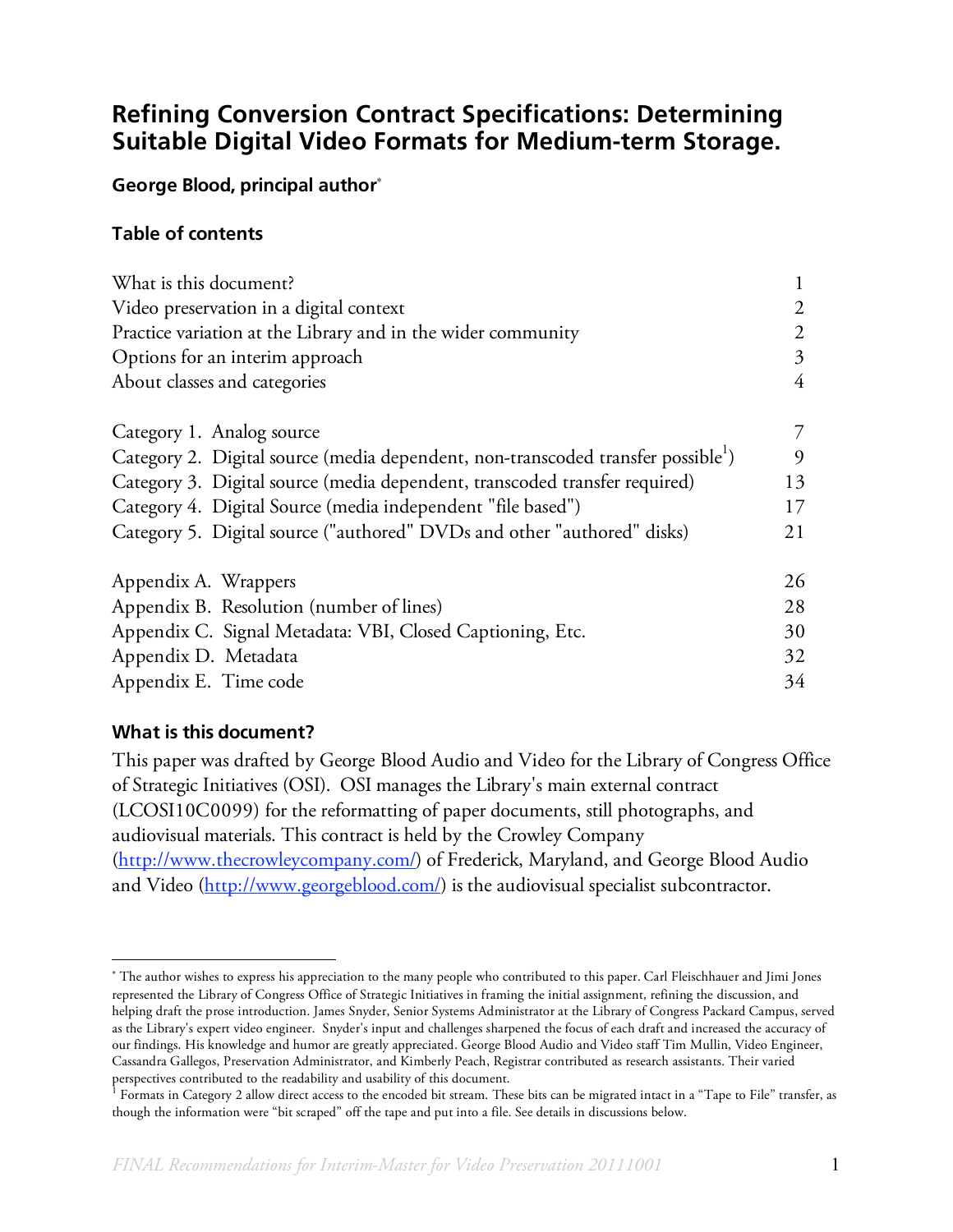## **Video preservation in a digital context**

Video formats and carriers are inherently obsolescent. All analog video formats are obsolete $^2$ , some severely endangered. All tape-based digital video formats are either obsolete or will be soon. File based digital video formats are evolving rapidly. The physical carriers of these files are unreliable; manufacturers assume they will be used for acquisition then transferred to hard disc drive for production. For these reasons our starting assumption is that all historic video formats must be migrated into file-based digital format.

One of the guiding principles in this paper is that all archives, regardless of format, benefit from low variability in their holdings. Ideally all holdings would be uniform. Uniformity and open standards enhance the long term preservation of digital content. All archives seek an evergreen format that will diminish the need for format migration due to obsolescence of the encoding and wrapper. This is in reach for sound recordings, where archive could, as a practical matter, produce (or migrate) all of their digital files encoded as pulse code modulated (PCM) audio, wrapped in a Broadcast WAVE file, at a limited set of resolutions, e.g., 96kHz 24 bit, 48kHz 24 or 16 bit, and 44.1kHz 16 bit. Alas, as this report makes clear, this level of uniformity is not yet in reach for video files. Over time, however, we expect both born-digital and born-analog-then-digitized formats for preservation to converge in much the way Broadcast WAVE has become the current accepted standard for audio preservation.

The scope of discussion in this paper concerns only long-term preservation master formats. Mezzanine or production-master formats, and general access and streaming formats are not addressed in this document.

## **Practice variation in the audiovisual preservation community**

At this writing, there is considerable variation in the types of video files produced by preservation archives and, indeed, many archives are deferring the production of such files due to the uncertainties associated with emerging practices.

One important leader in the field is the Library of Congress Packard Campus of the National Audio-Visual Conservation Center in Culpeper, Virginia. The Packard Campus employs the lossless JPEG2000 encoding wrapped in the MXF file format as their long-term, "evergreen" preservation format for video. Mathematically lossless codecs are appropriate representations of uncompressed video in a preservation context. While other mathematically lossless codecs exist, none are more attractive than JPEG2000 with regards to interoperability or wide adoption.

As part of their work within the OSI contract mentioned above, George Blood Audio and Video provides the Library with deliverables consisting of files encoded with lossless

 $\frac{1}{2}$  $2$  "Obsolete" is defined as playback machines are no longer in production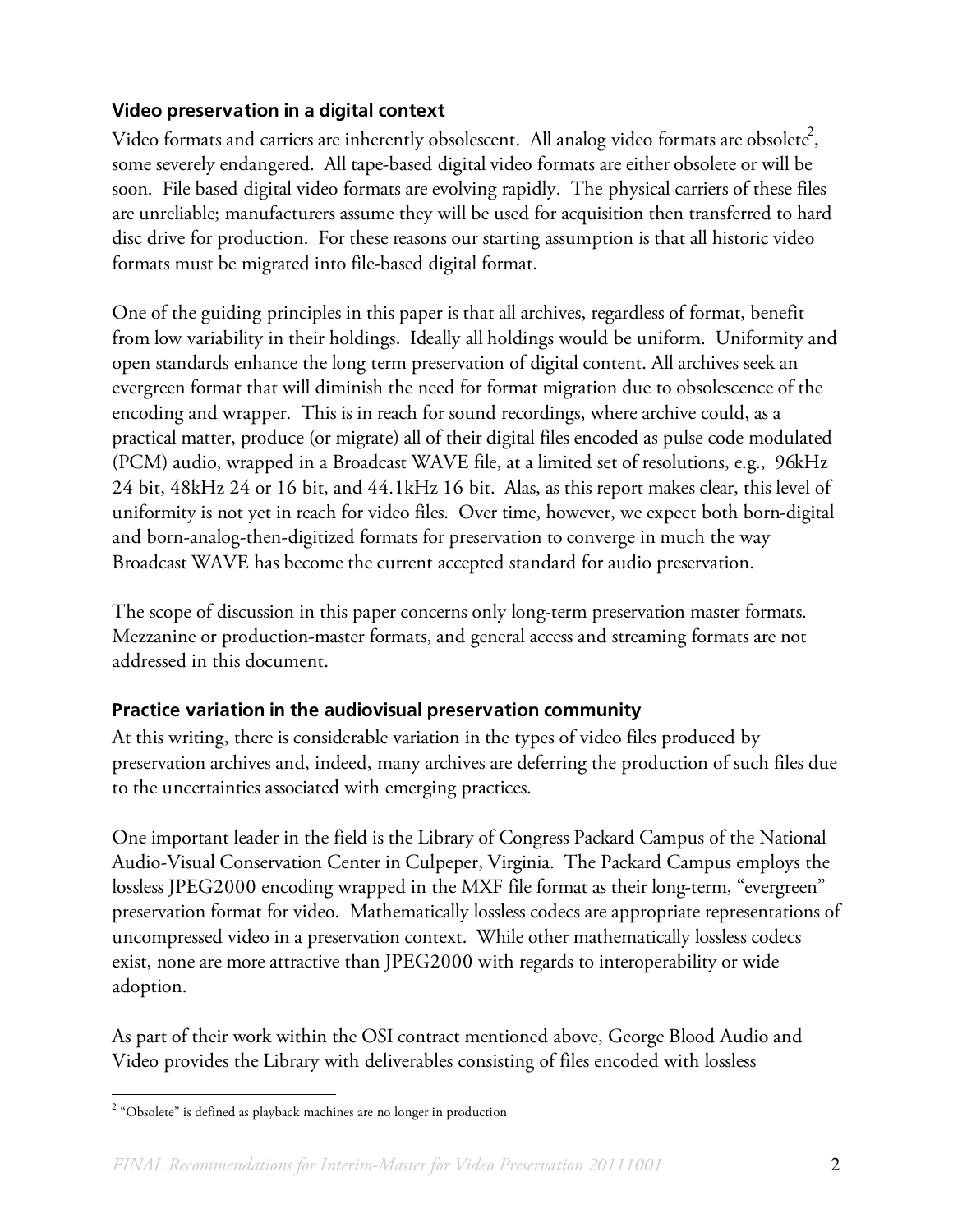JPEG2000 and wrapped in MXF, files that meet the Packard Campus specification. Nevertheless, OSI was interested in learning about other approaches that may have value to other archives and OSI's partner institutions, e.g., members of the National Digital Stewardship Alliance (NDSA; http://www.loc.gov/today/pr/2010/10-178.html) In part, this interest in alternate approaches reflects the emergent nature of the JPEG 2000/MXF specification.

Detailed specifications for JPEG2000 encoding conjoined with the MXF wrapper are still under development. A standardization effort is under way within the Audio-Visual Working Group of the Federal Agencies Digitization Guidelines Initiative under the rubric *Application*  Specification for Archiving and Preservation (AS-AP).<sup>3</sup> Although the publication of the ISO broadcast profiles for JPEG2000 helped standardize this encoding for video picture information, the details for the packaging and labeling of interlaced frame images are unresolved, making JPEG2000 interoperability between different manufacturers uncertain. $^4$ Furthermore, common desktop applications have limited ability to access either JPEG2000 or MXF; therefore, specialized or professional tools are required to access and manage these formats.

The Library of Congress Packard Campus is a professional, well-staffed, and well-equipped organization and their circumstances have permitted them to implement the MXF/JPEG 2000 approach. They have worked with vendors to refine their specification for the best results. The Packard Campus began to use this approach in 2009 and currently has preserved more than 32,000 standard definition titles in this format. They anticipate applying the same approach to high definition video by the end of 2011 or early in 2012.

## **Options for an interim approach**

Some archives beyond the Packard Campus, however, may wish to wait before adopting an JPEG2000/MXF approach. Some may not have a high level of professional staffing or equipment, or they may wish to wait until the AS-AP specification is more mature. These archives seek an intermediate solution, an "interim-master format" or "transitional repository format."

Since all digital information will be migrated to keep ahead of carrier obsolescence, the question comes down to *when* an specification for JPEG2000/MXF such as AS-AP can be easily implemented, permitting an archive to will catch up with any backlogs. This is our *interim* period, somewhat arbitrarily defined for this report as from three to ten years (from 2011). During this period, the selection of one or more transitional formats to be used in digital

<sup>&</sup>lt;sup>3</sup> http://www.digitizationguidelines.gov/guidelines/MXF\_app\_spec.html

<sup>&</sup>lt;sup>4</sup> A significant technical issue was encountered when preparing AS-AP, how to describe interlacing. MXF is built upon many existing standards. The relevant standard, SMPTE ST422, does not address interlacing. A request to open ST422 for revision to cover this omission, and thus standardize interlacing in MXF, as made in August 2011. The revision process is expected to take one year.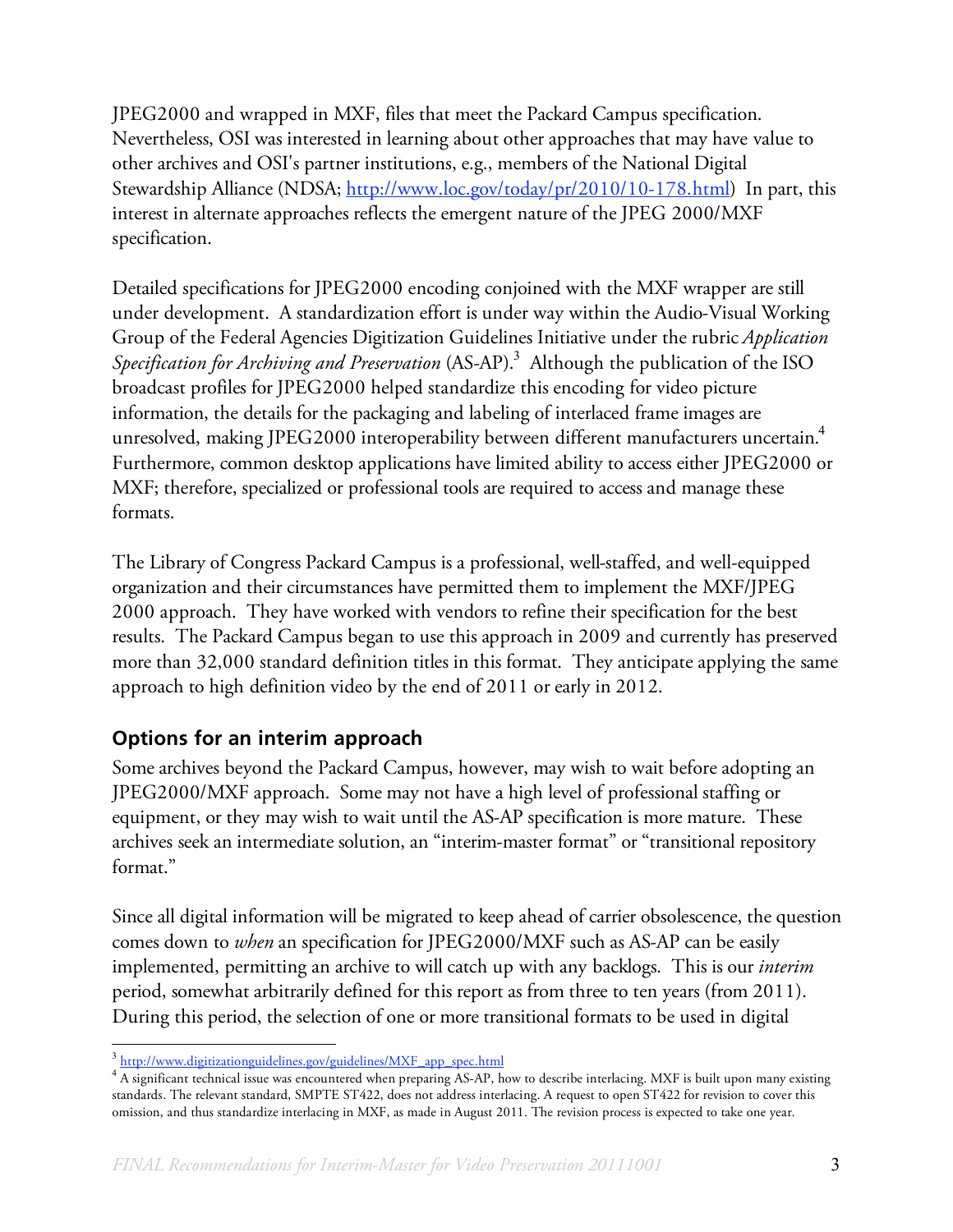preservation is driven by three factors: the current format of the assets, the window of obsolescence of that format, and the point at which it is transcoded into AS-AP.

The recommendations in this report offer answers to the following questions:

- What formats will remain viable during the three to ten year period defined?
- What formats permit the retention of all of the "essential features" of the source items, i.e., formats that do not represent a loss of picture and sound quality and also retain metadata, closed captioning, or other functional features of the original?

## **About classes and categories**

These recommendations consider two broad classes of source materials: (a) ones for which signal conversion or transcoding is necessary (e.g., analog videotapes, and obsolete file-based digital video) and (b) ones for which the native encoding can reasonably be maintained for three to ten years, after which a conversion or migration will be warranted.

Regarding class (a), examples for which signal conversion or transcoding is necessary when making the digital archival master, two general principles can be articulated. First, lossy compression is ruled out. All specialists agree that lossy "target" codecs are unacceptable for preservation, including for interim storage. Even very high bit-rate compressed formats are not acceptable due to the nature of their encoding, which causes significant degradation in transcoding (cumulative loss, concatenation errors at macroblock boundaries, etc). For this reason, uncompressed video streams are prominent in the recommendations that follow.

The second general principle honors the Packard Campus staff preference for 10-bits-persample resolution: digital archival masters produced for the Library must have this bit depth. The visual difference between 10-bit and much smaller 8-bit files may be subtle, especially in low grade formats such as VHS, UMatic and Betamax. Using 10 bits over 8 bits does not increase the range of information that can be captured (between 5 and 110 IRE). It does, however, increase the granularity, the level of details, between the range that is captured, with significant reduction in banding, providing smooth transitions within each chrominance or luminance channel between colors and black and white. It is worth restating that in preservation, any loss of information, especially actual instead of theoretical, is unacceptable. Low grade or low quality source material may lack in resolution, especially vertical color resolution, and may lack the full range of luminance and color. Capturing the finer detail and subtle gradations using 10-bit is therefore more important given the inherent limitations of these formats.

Regarding class (b), examples for which signal conversion or transcoding is not necessary, most specialists agree that retention of the native or acquisition format makes sense for the medium term. It is worth emphasizing however, that in some cases, when the content is more or less in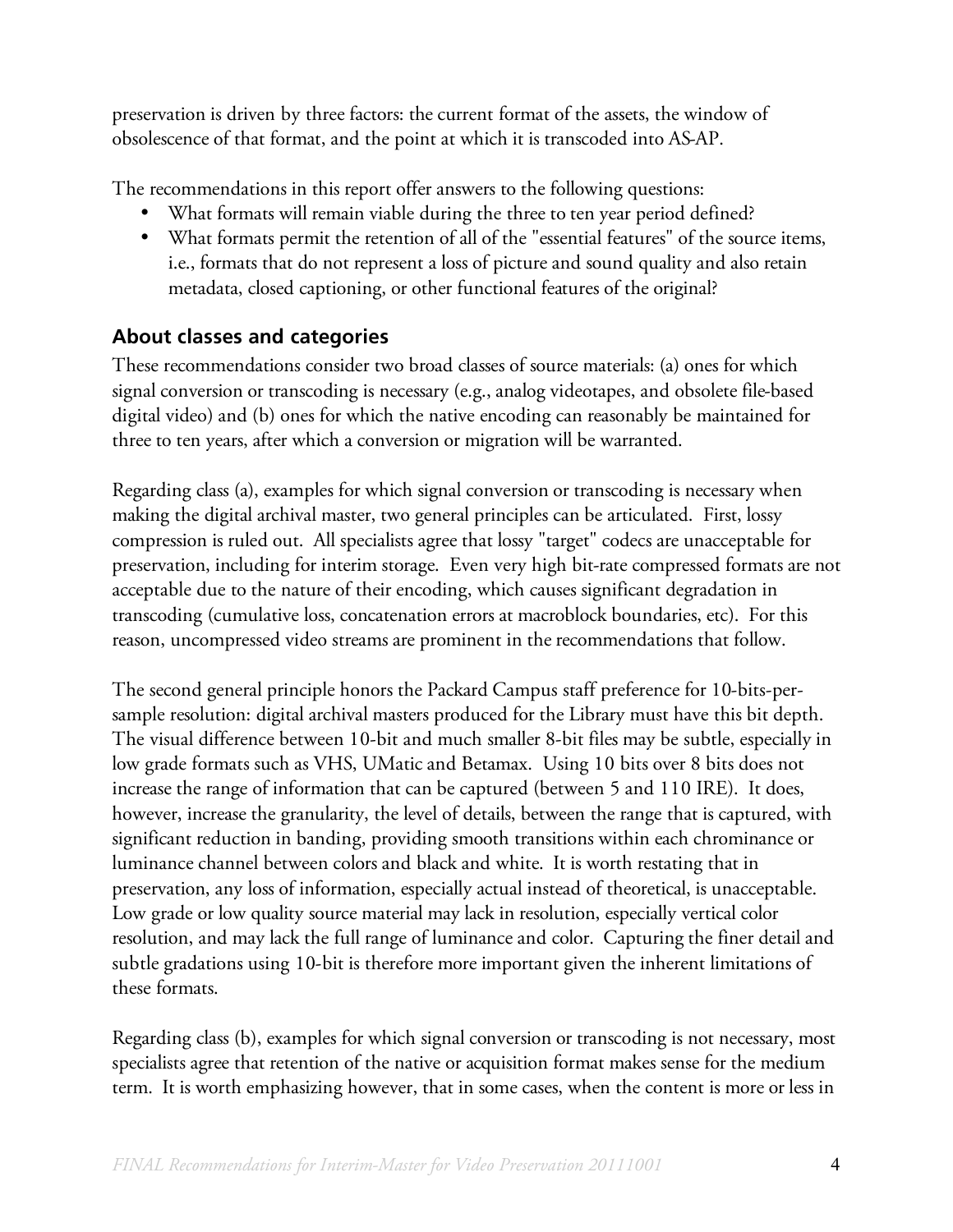a media dependent format, e.g., a DV tape, that the transfer of the bitstream without transcoding must be done in a proper manner in order to, for example, retain all embedded metadata. This non-transcoded transfer is contrasted with transcoded transfers in which, for example, the video is played out in serial streams via SDI or HDSDI and re-encoded at the point of capture.

The preceding paragraphs name two broad classes of source materials. These can be broken into five categories and these categories serve to organize the remainder of this document. The discussion that accompanies the statements of recommended delivery formats (output formats) provides an explanation of the differences.

- 1. Analog source
- 2. Digital source (media dependent, non-transcoded transfer possible)
- 3. Digital source (media dependent, required transcoded transfer)
- 4. Digital source (media independent "file based")
- 5. Digital source (authored DVDs and other authored disks)

Readers should note that the main part of this document concerns only preservation of the audiovisual essence. Important discussions on other content and related issues are included in Appendices. The Appendices are not meant to address these other topics comprehensively; merely to touch on the essential issues to be considered.

Other important preservation issues are beyond the scope of this document, but worth noting. It is assumed all equipment is in optimum performing condition and experienced operators are running the equipment and know how to adapt to special situations. Additionally, a comprehensive preservation environment, such as that described in OAIS, is in place, including file naming, asset management, descriptive-, technical-, administrative- and other metadata, means of providing user access, a data storage strategy covering authentication and data integrity (multiple copies, checksums, etc.), and quality control systems, both human and automated.

It is worth clarifying a few of the conventions used throughout the document.

- "Native" is used to describe a parameter as it exists on the source media. It is "same as original".
- This document is not intended to be exhaustive, only to cover the overwhelming majority of content most collections are likely to encounter. Custom, experimental and extremely rare implementations are not addressed.
- Color space discussion is limited. Encoding should not change between the original and its surrogate: it should remain Native.

• The terms NTSC and PAL refer to the specifics of encoding their respective analog color subcarrier frequencies. In the digital domain these attributes are not present. For this reason we refer to the number of vertical lines, 525 and 625, to describe the parallel digital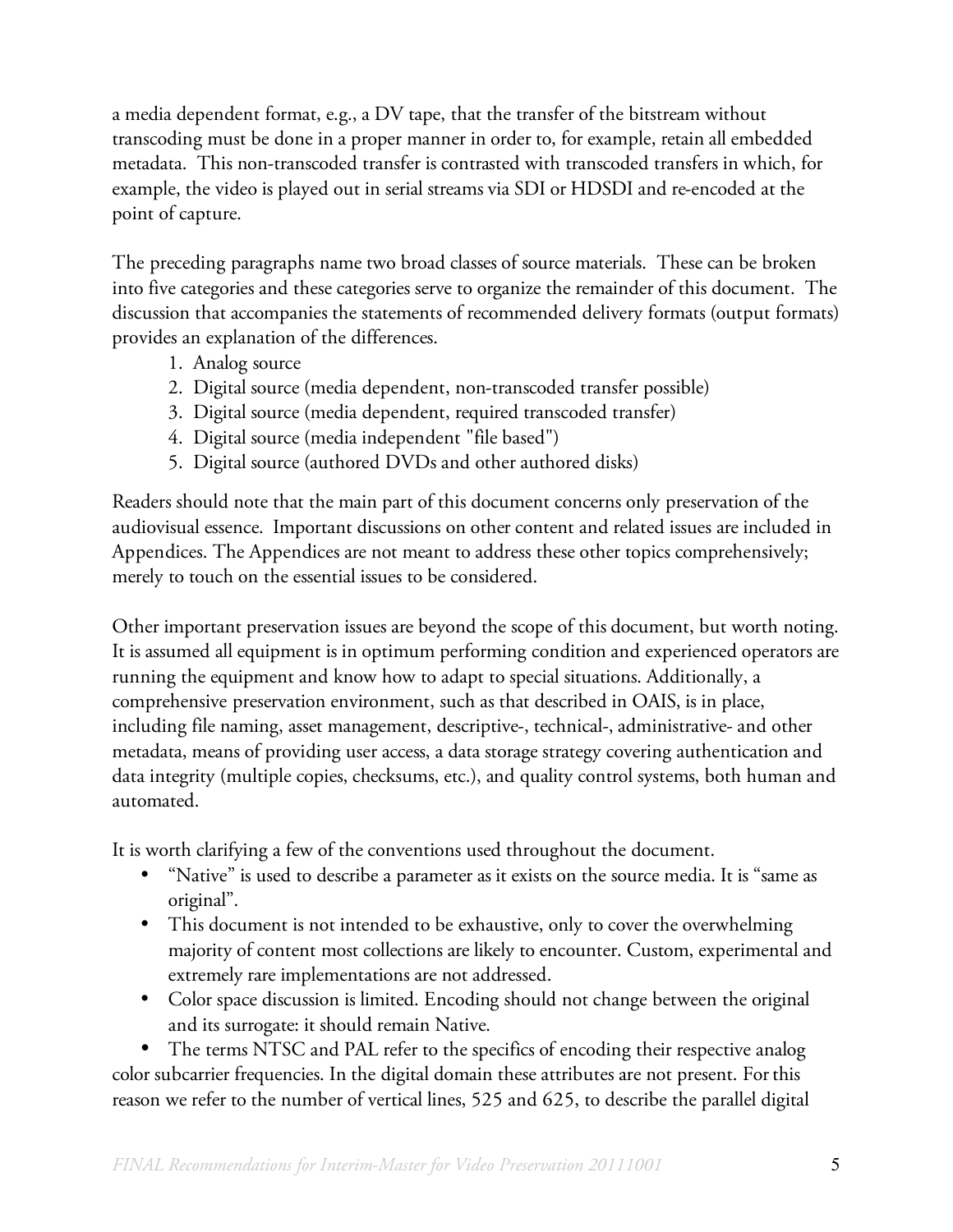systems. Another way of thinking about this would be say "Adherents to North American Systems" and "Adherents to European Systems"; or for parallelism throughout the document: NTSC/525, and PAL/625.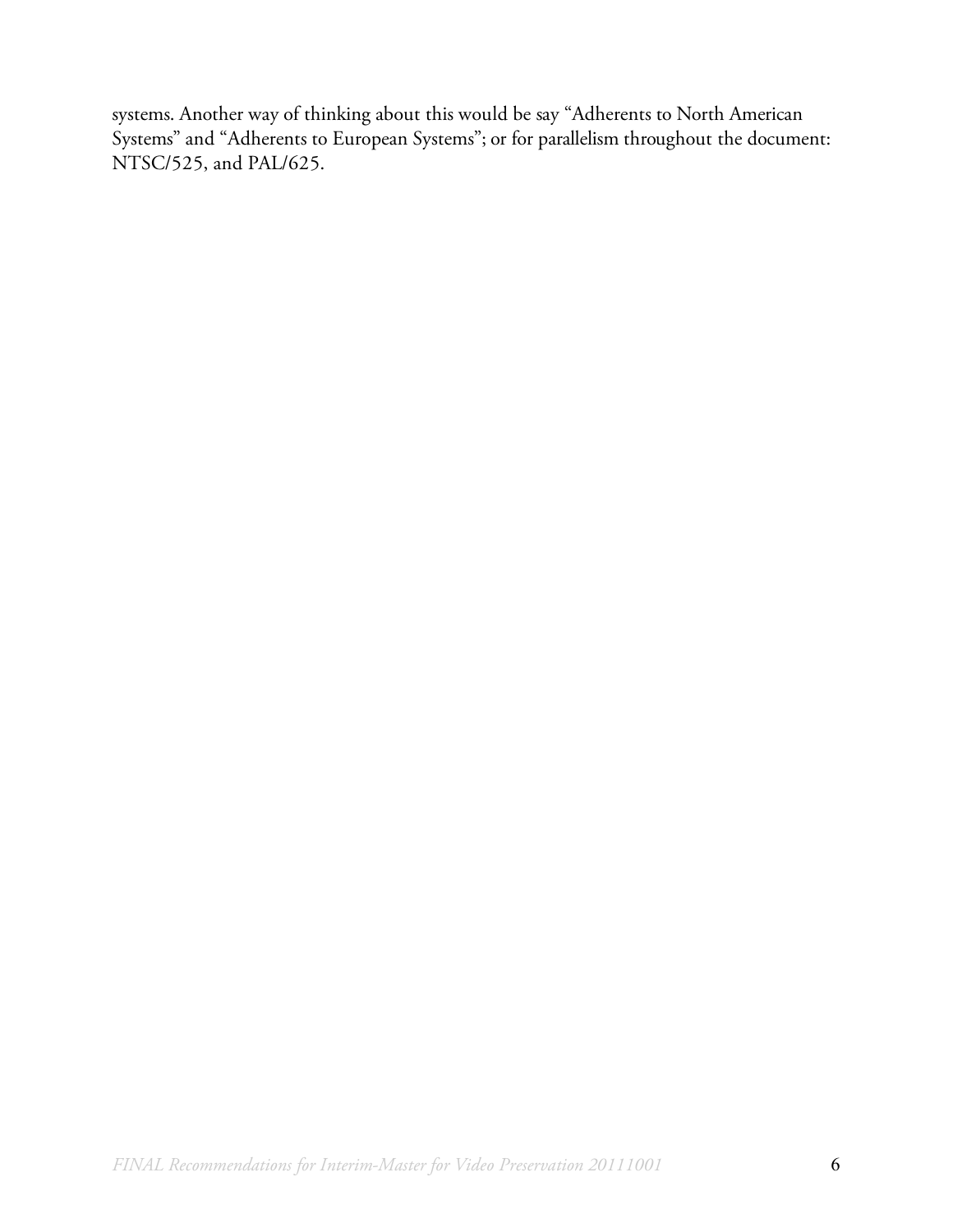## **Category 1. Analog Source**

### **Recommended delivery specification, NTSC/525 line**

**Method:** Playback into encoder, wrap output as file

**Wrapper:** .mov (QuickTime) or .avi<sup>5</sup>

#### **Video:**

Video Compression: Uncompressed Frame Size: Standard Definition: 720x486<sup>6</sup> Frame Size: High Definition: Native Aspect Ratio: Native: 4:3 for SD; 16:9 for HD Bit Depth: 10-bit Color Space: YCbCr Chroma subsampling: 4:2:2 Interlaced/Progressive: Native Frame Rate: Native, 30 or 29.97

**Time Code**: Native if present; Midnight start & NDF if synthetic

#### **Audio:**

Audio channels: same as original $'$ Audio Compression: Uncompressed, PCM Audio Sample Rate: 48 kHz Audio Resolution: 24-bit

- **Obsolescence Monitoring Comment:** Highly stable, probably won't be necessary to transcode in 3-10 years before JPEG2000/MXF migration.
- **Considerations for Access:** Current model computers should be able to decode this data stream, though a codec plug-in may be necessary. Playback over a computer network, however, may be impaired. Internet playback is not possible at this time.

#### **Discussion**

In order to prepare for eventual migration into JPEG2000 form, content in this category must be captured as uncompressed. Ideally all born-analog formats should be digitized as 10-bit uncompressed. At some future migration, these files will be converted to lossless JPEG2000/MXF.

 <sup>5</sup> Wrappers are discussed in Appendix A.

<sup>&</sup>lt;sup>6</sup> See Appendix B for additional discussion of resolution, raster, and aspect ratio.

 $^7$  If time code is present in an audio channel there are two schools of thought. Strict preservationists advocate for the audio/time code to be digitized as is, as well as decoded and captured as time code. Others advocate for following original intent, capturing the time code as time code and avoiding the annoyance to the user of hearing time code in one channel. The preservationists respond that failing to capture the audio channel with time code alters the representation of the original artifact and thereby removes the provenance and original organization; after all the end user can always just turn off the annoying channel.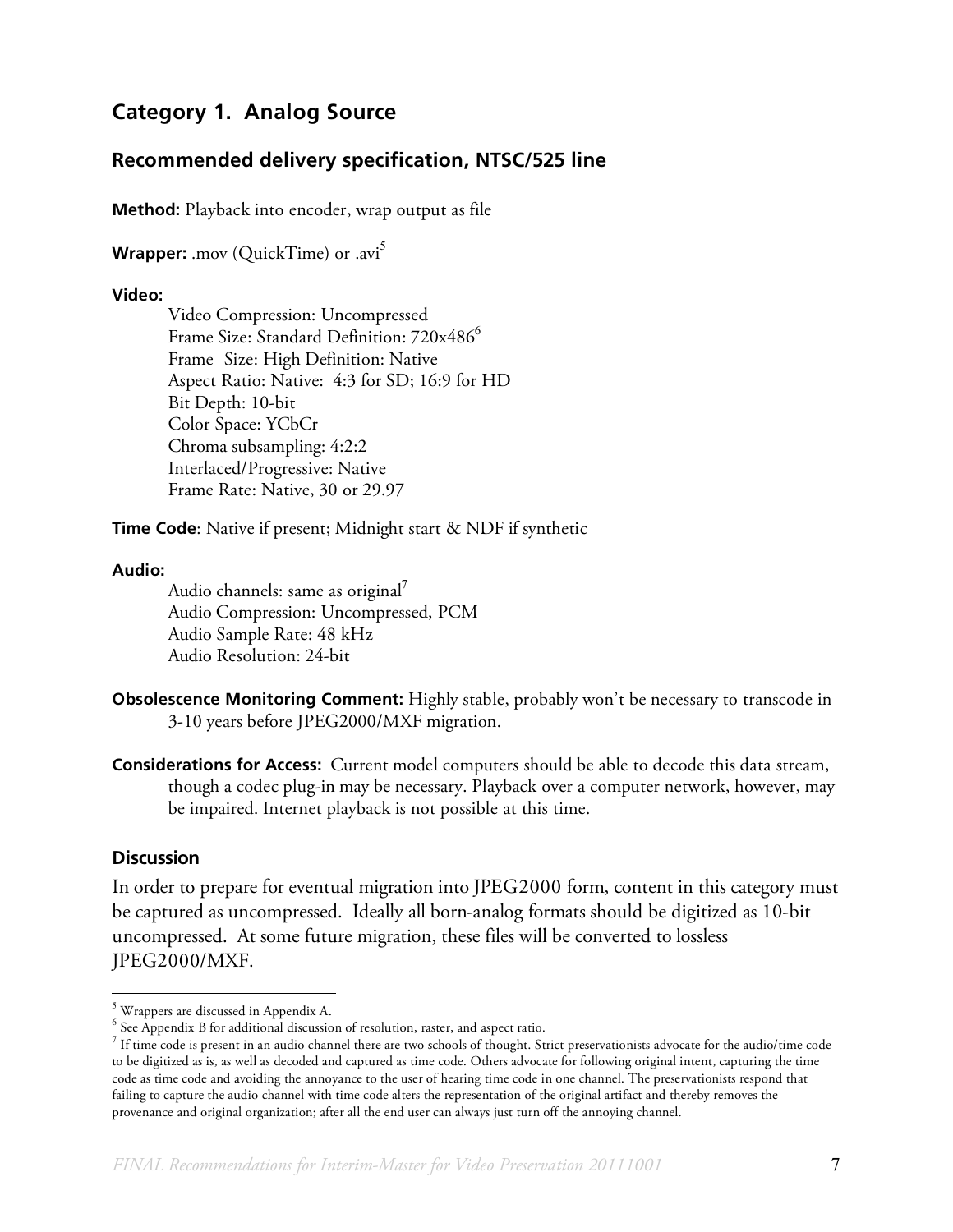## **Category 1. Analog Source**

## **Recommended delivery specification, PAL/625 line**

**Method**: Playback into encoder, wrap output as file

Wrapper: .mov (QuickTime) or .avi<sup>8</sup>

#### **Video:**

Video Compression: Uncompressed Frame Size: Standard definition: 720 x 576 Frame Size: High Definition: Native Aspect Ratio: Native: 4:3 for SD; 16:9 for HD Bit Depth: 10-bit Color Space: YUV Chroma subsampling: 4:2:2 Interlaced/Progressive: Native Frame Rate: Native, 25

**Time Code:** Native if present; Midnight start & NDF if synthetic

#### **Audio:**

Audio channels: same as original<sup>9</sup> Audio Compression: Uncompressed, PCM Audio Sample Rate: 48 kHz Audio Resolution: 24-bit

- **Obsolescence Monitoring Comment:** Highly stable, probably won't be necessary to transcode in 3-10 years before JPEG2000/MXF migration.
- **Considerations for Access**: Current model computers should be able to decode this data stream, though a codec plug-in may be necessary. Playback over a computer network, however, may be impaired. Internet playback is not possible at this time.

### **Discussion**

In order to prepare for eventual migration into JPEG2000 form, content in this category must be captured as uncompressed. Ideally all born-analog formats should be digitized as 10-bit uncompressed. At some future migration, these files will be converted to lossless JPEG2000/MXF.

 <sup>8</sup> Wrappers are discussed in Appendix A.

<sup>&</sup>lt;sup>9</sup> If time code is present in an audio channel there are two schools of thought. Strict preservationists advocate for the audio/time code to be digitized as is, as well as decoded and captured as time code. Others advocate for following original intent, capturing the time code as time code and avoiding the annoyance to the user of hearing time code in one channel. The preservationists respond that failing to capture the audio channel with time code alters the representation of the original artifact and thereby removes the provenance and original organization; after all the end user can always just turn off the annoying channel.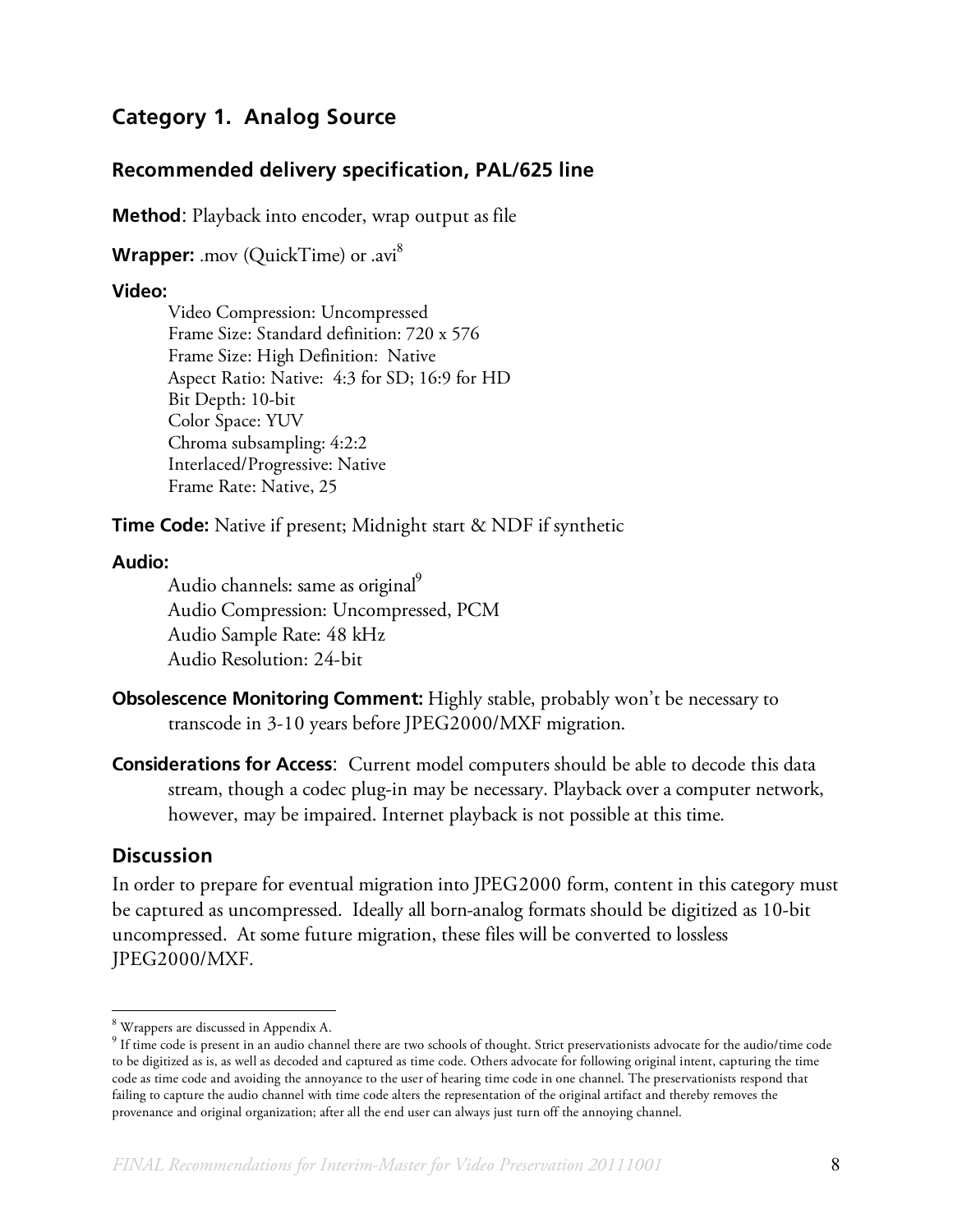## **Category 2. Digital source (media dependent, non-transcoded transfer possible),**

### **Recommended delivery specification, NTSC/525 line**

**Method:** Transfer data to file wrapper without transcoding

**Wrapper:** Native-as-associated with the underlying encoded essence, (such as .dv, .imx, .mpeg, .mp4, etc.), or .mov (QuickTime) or .avi<sup>10</sup>. Otherwise wrap in QuickTime.

### **Video:**

Video Compression: Native Frame Size: Native Aspect Ratio: Native: 4:3 for SD; 16:9 for HD Bit Depth: Native, 8-bit or 10-bit Color Space: Native, YCbCr Chroma subsampling: Native, typically, 4:2:2, 4:1:1, or 4:2:0 Interlaced/Progressive: Native Frame Rate: Native

**Time Code:** Native when present; Midnight start & NDF if synthetic

## **Audio:**

Audio channels: Same as original Audio Compression: Native, typically uncompressed, PCM Audio Sample Rate: Native, typically, 48 kHz Audio Resolution: Native, typically 24- or 16-bit

**Obsolescence Monitoring Comment:** Stable, one transcode may be necessary in 3-10 years before JPEG2000/MXF migration.

**Considerations for Access:** Current model computers should be able to decode these data streams, though a codec plug-in may be necessary. Some formats are special implementations of standards, such as IMX is a variant of MPEG2. The variety of formats adds complexity to managing an archive. Playback over a computer network, however, may be impaired. Internet playback is not possible at this time.

 $10$  The decision to retain the original wrapper is subject to the same considerations discussed in Category 4. Wrappers are discussed in Appendix A.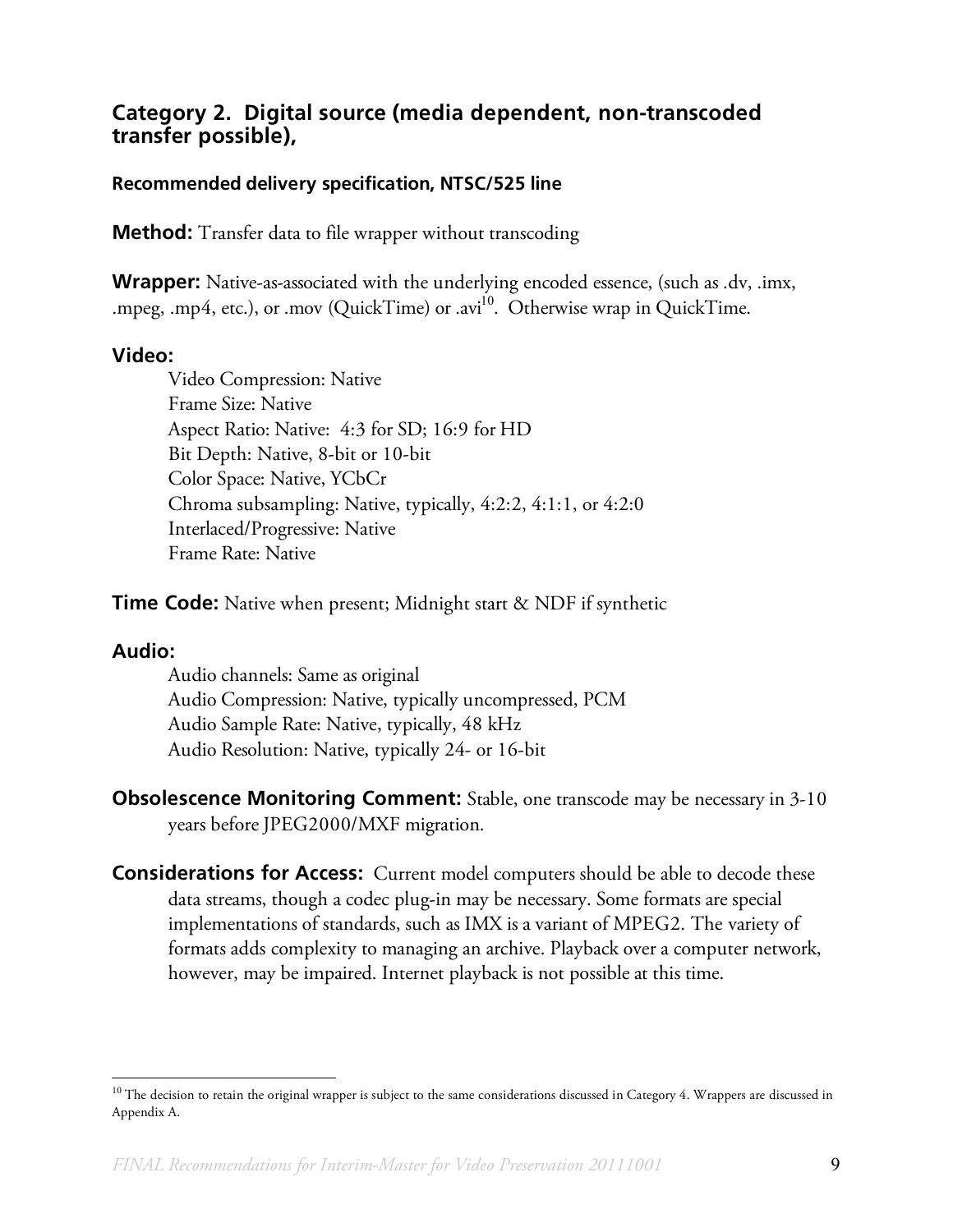## **Discussion**

Whenever possible, tape-based digital video should be captured in its raw state from the tape, complete with associated metadata. Tools are available to transfer the data without transcoding (the equivalent to "ripping" an audio compact disc), that is, extract the 1s and 0s as formatted on the tape. This has several advantages including faster than real-time transfer, documentation of error correction activity, and the metadata embedded at the time of recording. This last may include not only time code, but also time of day and GPS location information. This occurs prior to error concealment, which would be present at the analog or SDI output. Creating "uncompressed" versions, that is, decompressing the data, creates larger files with no additional resolution. For some formats, there are no tools available at this time to conveniently convert the metadata to a standardized format. At some future migration, these files will be decompressed to 10-bit uncompressed (with this action captured in the process history metadata), the metadata harvested and formatted, and converted to lossless JPEG2000/MXF.

## **Examples of formats in Category 2:**

DV-family (all) BetacamSX (in some cases) P2 XDCAM HDV IMX (in PD ["Professional Disc"] forms)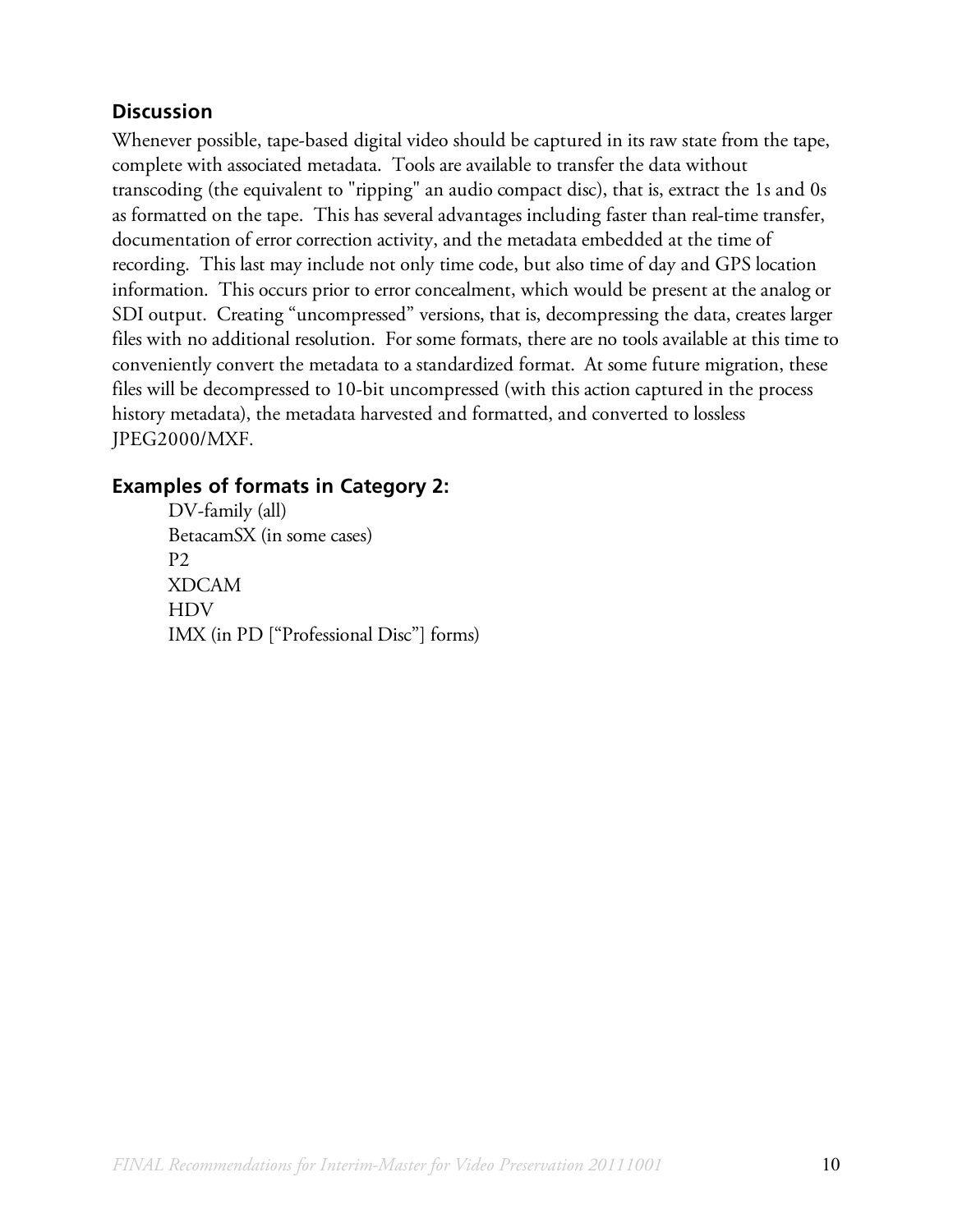## **Category 2. Digital source (media dependent, non-transcoded transfer possible)**

### **Recommended delivery specification, PAL/625 line**

**Method:** Transfer data to file wrapper without transcoding

**Wrapper:** Native-as-associated with the underlying encoded essence, (such as .dv, .imx, .mpeg, .mp4, etc.), or .mov (QuickTime) or .avi<sup>11</sup>. Otherwise wrap in QuickTime.

#### **Video:**

Video Compression: Native Frame Size: Native Aspect Ratio: Native: 4:3 for SD; 16:9 for HD Bit Depth: Native, 8-bit or 10-bit Color Space: Native, YUV Chroma subsampling: Native, typically, 4:2:2, 4:1:1, or 4:2:0 Interlaced/Progressive: Native Frame Rate – Native

**Time Code:** Native when present; Midnight start & NDF if synthetic

#### **Audio:**

Audio channels: Same as original Audio Compression: Native, typically uncompressed, PCM Audio Sample Rate: Native, typically, 48 kHz Audio Resolution: Native, typically 24- or 16-bit

**Obsolescence Monitoring Comment:** Stable, one transcode may be necessary in 3-10 years before JPEG2000/MXF migration.

**Considerations for Access:** Current model computers should be able to decode these data streams, though a codec plug-in may be necessary. Some formats are special implementations of standards, such as IMX is a variant of MPEG2. The variety of formats adds complexity to managing an archive. Playback over a computer network, however, may be impaired. Internet playback is not possible at this time.

 $^{11}$  The decision to retain the original wrapper is subject to the same considerations discussed in Category 4. Wrappers are discussed in Appendix A.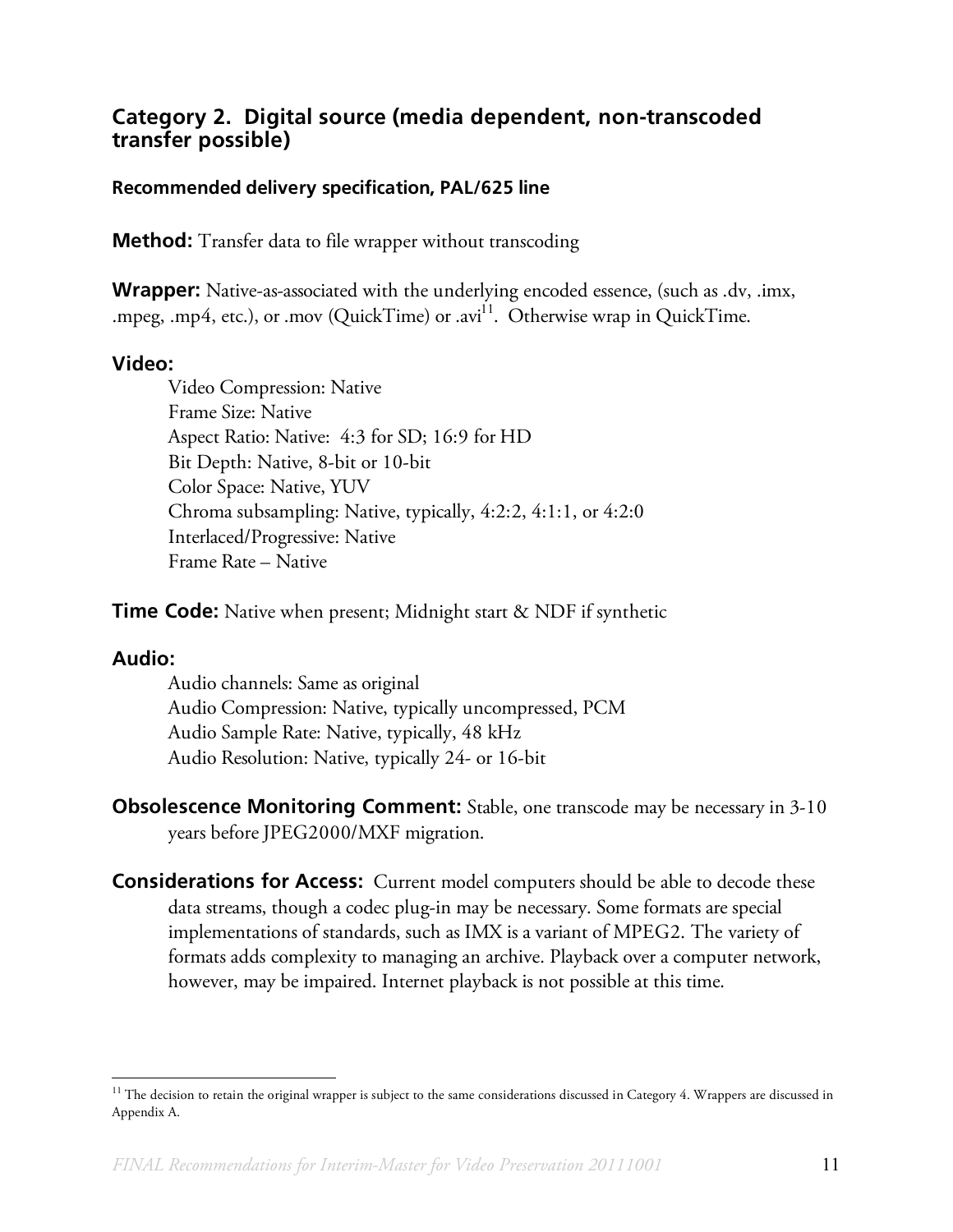## **Discussion**

Whenever possible, tape-based digital video should be captured in its raw state from the tape, complete with associated metadata. Tools are available to transfer the data without transcoding (the equivalent to "ripping" an audio compact disc), that is, extract the 1s and 0s as formatted on the tape. This has several advantages including faster than real-time transfer, documentation of error correction activity, and the metadata embedded at the time of recording. This last may include not only time code, but also time of day and GPS location information. This occurs prior to error concealment, which would be present at the analog or SDI output. Creating "uncompressed" versions, that is, decompressing the data, creates larger files with no additional resolution. For some formats, there are no tools available at this time to conveniently convert the metadata to a standardized format. At some future migration, these files will be decompressed to 10-bit uncompressed (with this action captured in the process history metadata), the metadata harvested and formatted, and converted to lossless JPEG2000/MXF.

## **Examples of formats in Category 2:**

DV-family (all) BetacamSX (in some cases) P2 XDCAM HDV IMX (in PD ["Professional Disc"] forms)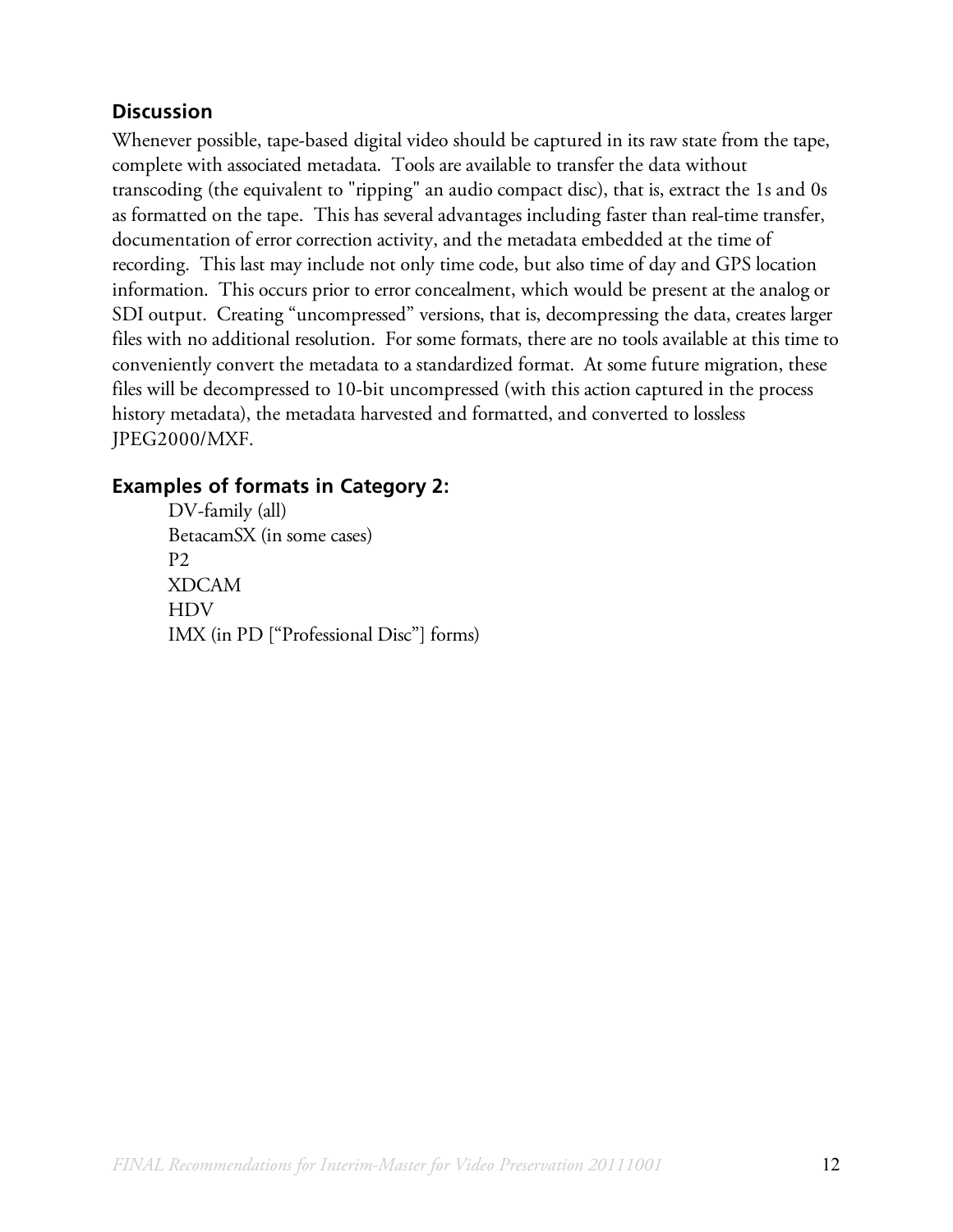## **Category 3. Digital source (media dependent, transcoded transfer required)**

### **Recommended delivery specification, NTSC/525 line**

**Method:** Playback, capture of SDI<sup>12</sup> or HDSDI serial stream, wrap file

**Wrapper:** .mov (QuickTime) or .avi<sup>13</sup>

#### **Video:**

Video Compression: SDI or HDSDI output (decompressed from lossy native encoding) Frame Size: Standard definition:  $720x486^{14}$ Frame Size: High Definition: Native Aspect Ratio: Native: 4:3 for SD; 16:9 for HD Bit Depth: Native, 8-bit or 10-bit Color Space: Native, YCbCr Chroma subsampling: 4:2:2 Interlaced/Progressive: Native Frame Rate: Native

**Time Code:** Native when present; Midnight start & NDF if synthetic

### **Audio:**

Audio Channels: same as original Audio Compression: Uncompressed, PCM (potentially lossy decompressed, output on SDI or HDSDI) Audio Sample Rate: Native, typically, 48 kHz Audio Resolution: Native, typically 24 or16-bit

- **Obsolescence Monitoring Comment:** Stable, one transcode may be necessary in 3-10 years before JPEG2000/MXF migration.
- **Considerations for Access:** Current model computers should be able to decode this data stream, though a codec plug-in may be necessary. Playback over a computer network, however, may be impaired. Internet playback is not possible at this time.

<sup>&</sup>lt;sup>12</sup> There are four variants of SDI: A & B encode 4fsc composite, 525 and 625 respectively; and C & D encode component, 525 and 625 respectively. A & B 4fsc data streams are obsolete and should not be used. Better reformatting results are generally achieved by depending on the playback machine to convert the native composite to component and output SDI C or D. <sup>13</sup> Wrappers are discussed in Appendix A.

<sup>&</sup>lt;sup>14</sup> See Appendix B for additional discussion of resolution, raster, and aspect ratio.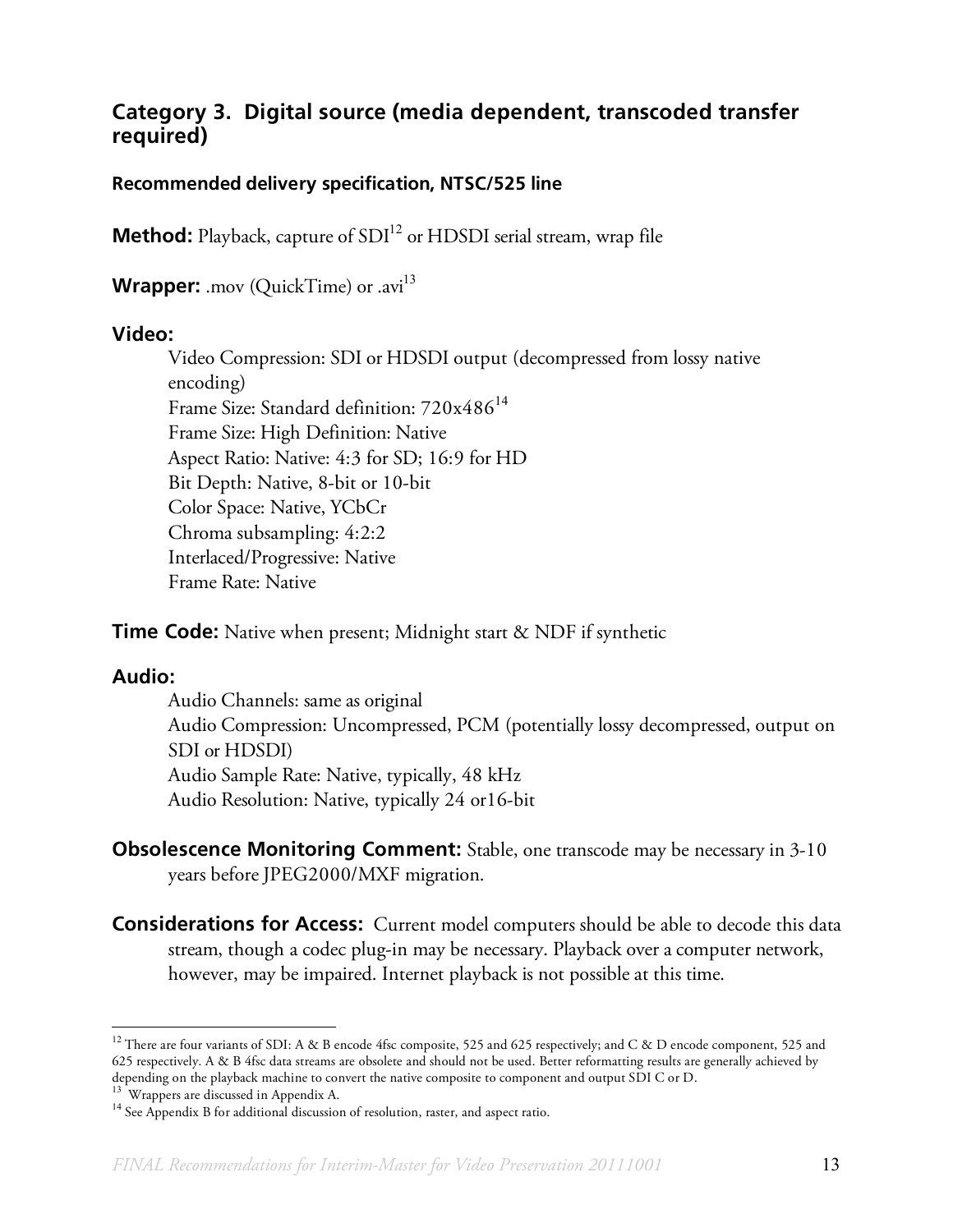## **Discussion**

Some formats do not allow access to the digital video as stored on tape. Digital Betacam is one well-known example. In these formats, when the tape is played, the VTR decompresses the data from the tape, and makes 10-bit uncompressed video and audio data available through an SDI (serial digital interface) on the machine. If digital video data is not available, the output of SDI should be captured as 10-bit uncompressed files. At some future migration, these files will be converted to lossless JPEG2000/MXF.

## **Examples of formats in Category 3**<sup>15</sup>**:**

D-1  $D-2$ D-3 Digital Betacam D-5 D-6 D-9 HDCAM/HDCAM SR BetacamSX (more likely) IMX (in tape-based form)

<sup>&</sup>lt;sup>15</sup> See Footnote 9, above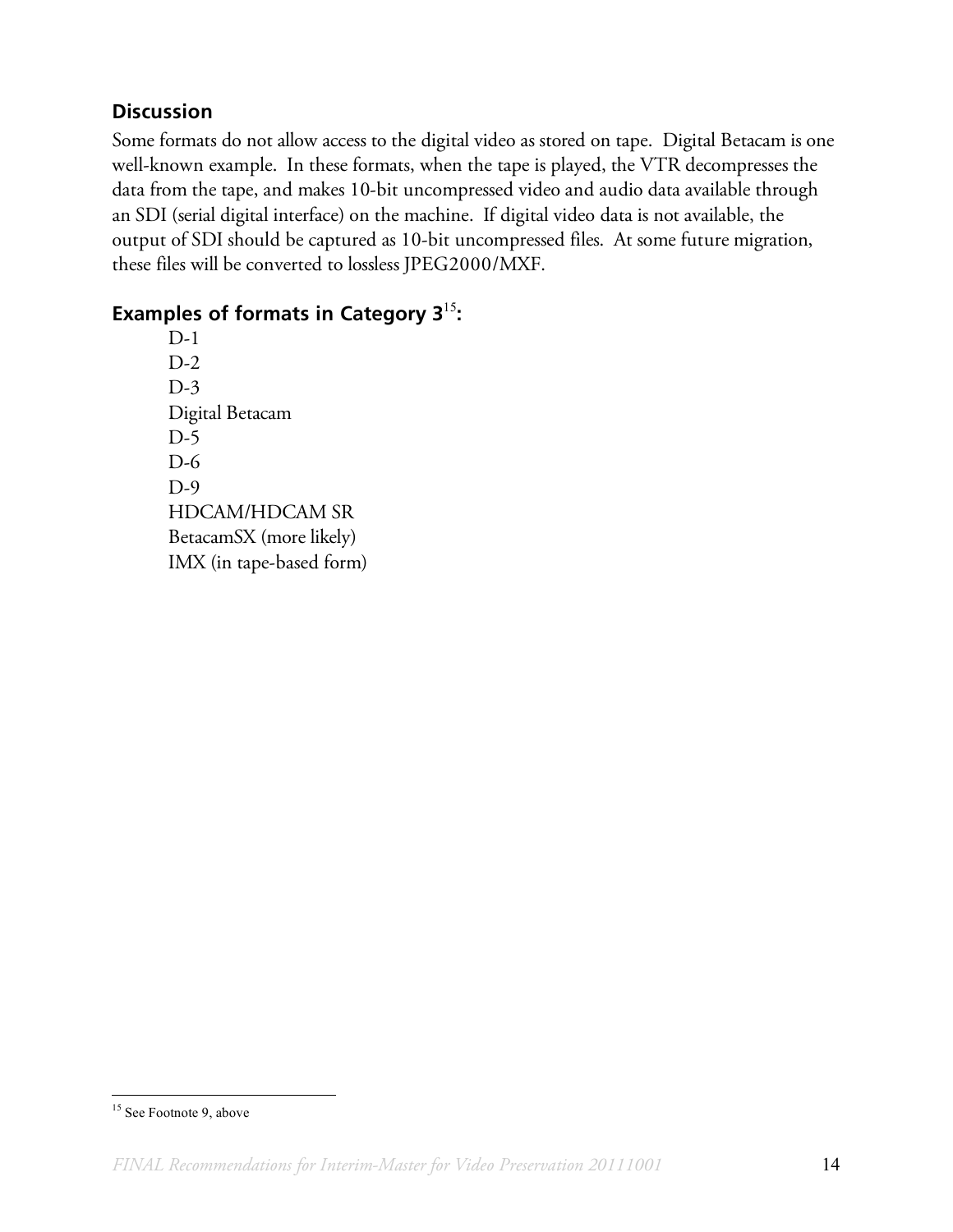## **Category 3. Digital source (media dependent, transcoded transfer required)**

### **Recommended delivery specification, PAL/625 line**

**Method:** Playback, capture of SDI<sup>16</sup> or HDSDI serial stream, wrap file

**Wrapper:** .mov (QuickTime) or .avi<sup>17</sup>

#### **Video:**

Video Compression: SDI or HDSDI output (decompressed from lossy native encoding) Frame Size: Standard definition:  $720x576^{18}$ Frame Size: High Definition: Native Aspect Ratio: Native: 4:3 for SD; 16:9 for HD Bit Depth: Native, 8-bit or 10-bit Color Space: Native, YCbCr Chroma subsampling: 4:2:2 Interlaced/Progressive: Native Frame Rate: Native

**Time Code:** Native when present; Midnight start & NDF if synthetic

#### **Audio:**

Audio Channels: same as original Audio Compression: Uncompressed, PCM (potentially lossy decompressed, output on SDI or HDSDI) Audio Sample Rate: Native, typically, 48 kHz Audio Resolution: Native, typically 24 or16-bit

- **Obsolescence Monitoring Comment:** Stable, one transcode may be necessary in 3-10 years before JPEG2000/MXF migration.
- **Considerations for Access:** Current model computers should be able to decode this data stream, though a codec plug-in may be necessary. Playback over a computer network, however, may be impaired. Internet playback is not possible at this time.

<sup>&</sup>lt;sup>16</sup> There are four variants of SDI: A & B encode 4fsc composite, 525 and 625 respectively; and C & D encode component, 525 and 625 respectively. A  $\&$  B 4fsc data streams are obsolete and should not be used. Better reformatting results are generally achieved by depending on the playback machine to convert the native composite to component and output SDI C or D. 17 Wrappers are discussed in Appendix A.

<sup>&</sup>lt;sup>18</sup> See Appendix B for additional discussion of resolution, raster, and aspect ratio.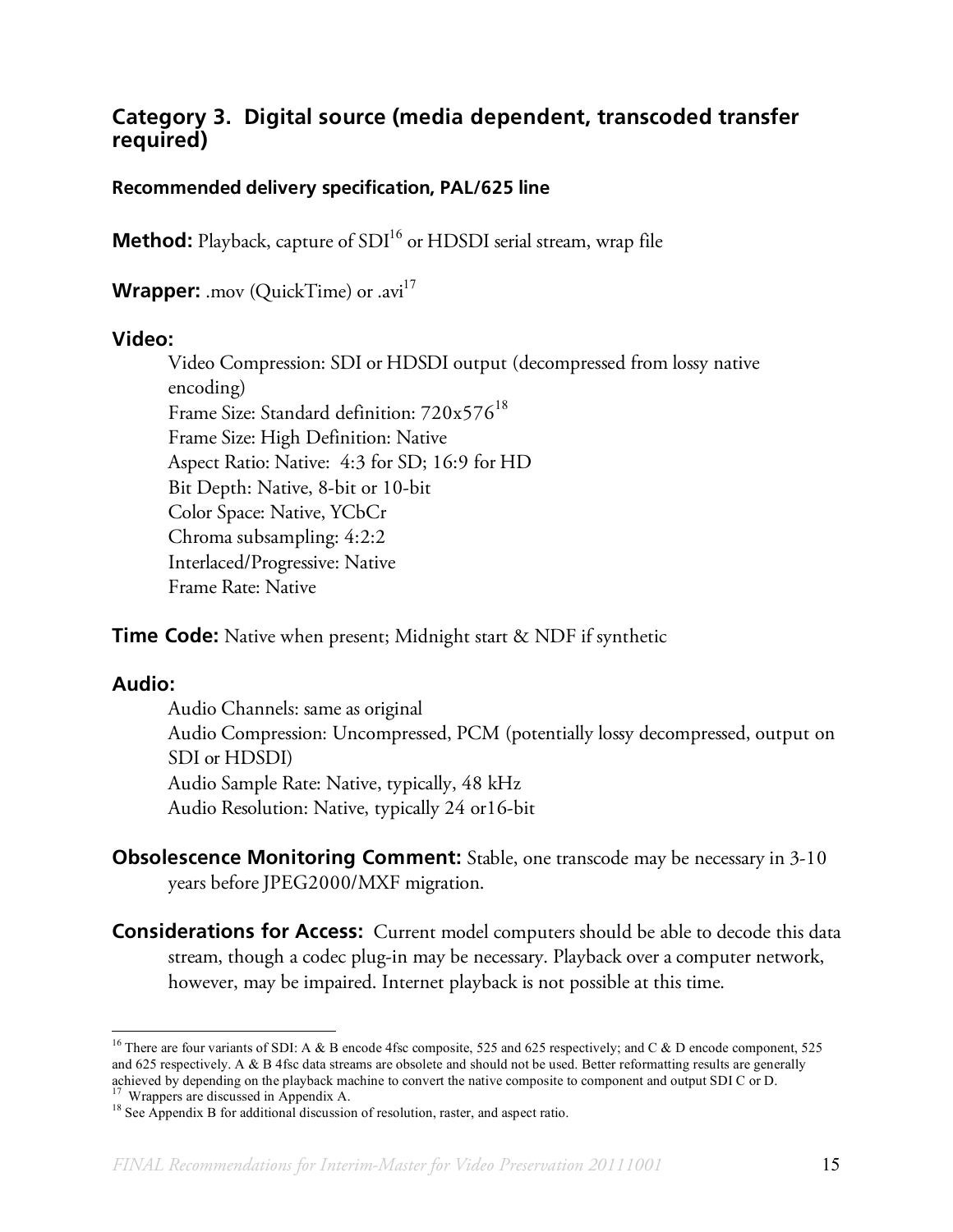## **Discussion**

Some formats do not allow access to the digital video as stored on tape. Digital Betacam is one well-known example. In these formats, when the tape is played, the VTR decompresses the data from the tape, and makes 10-bit uncompressed video and audio data available through an SDI (serial digital interface) on the machine. If digital video data is not available, the output of SDI should be captured as 10-bit uncompressed files. At some future migration, these files will be converted to lossless JPEG2000/MXF.

## **Examples of formats in Category 3**<sup>19</sup>**:**

D-1  $D-2$ D-3 Digital Betacam D-5 D-6 D-9 HDCAM/HDCAM SR BetacamSX (more likely) IMX (in tape-based form)

<sup>&</sup>lt;sup>19</sup> See Footnote 9, above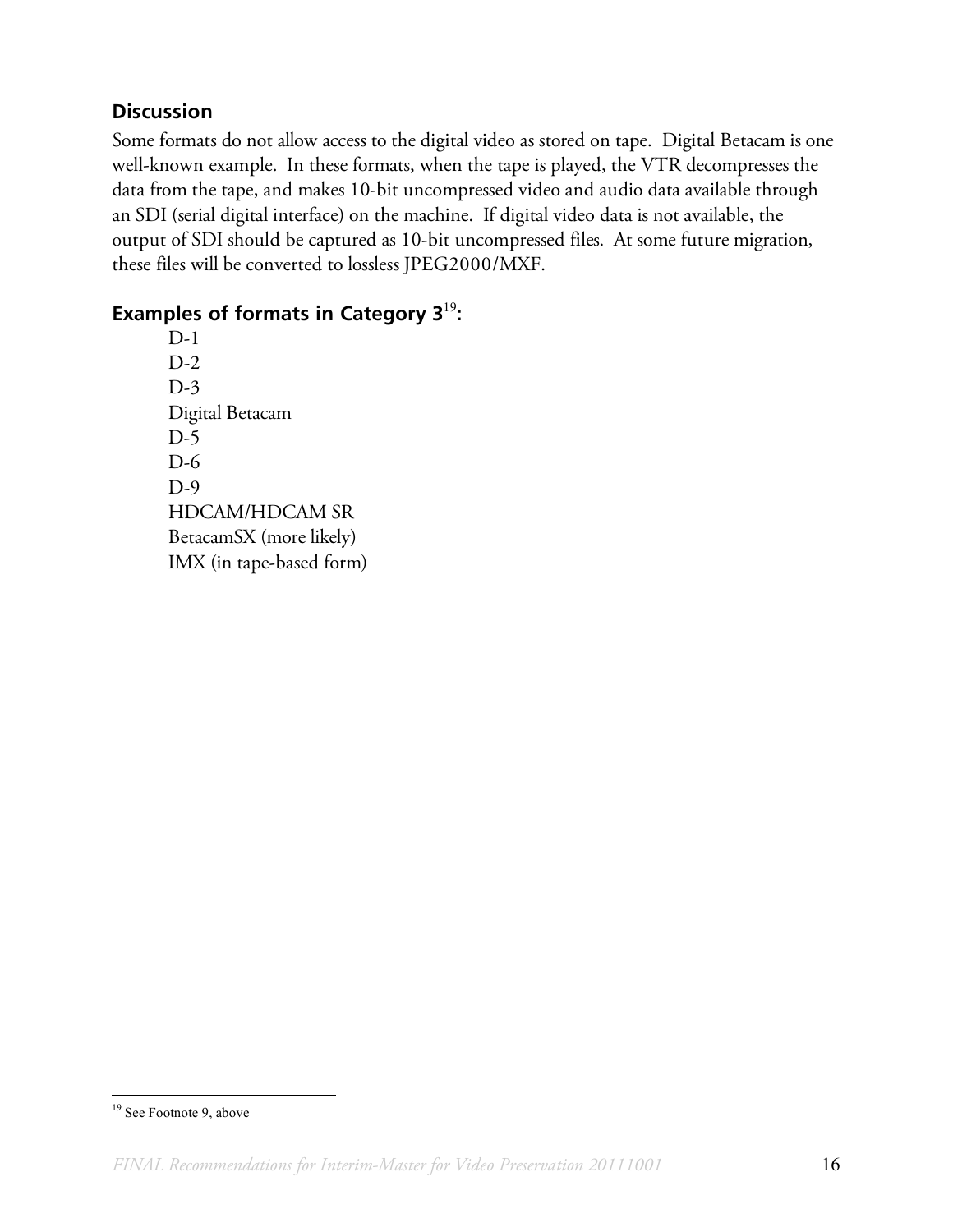## **Category 4. Digital source (media independent "file based")**

#### **Recommended delivery specification, NTSC/525 line**

**Method:** Migrate file based video to a common, preservation-appropriate format, such as migrating from flash-RAM cards, mobile phones, optical storage (DVD-ROM, BluRayROM, Professional Disc, CD-V, etc).

**Wrapper:** Native (.dv, .imx, .mpeg, .mp4, etc.), or .mov (QuickTime) or .avi<sup>20</sup>

#### **Video:**

Video Compression: Native Frame Size: Standard definition: 720x486<sup>21</sup> Frame Size: High Definition: Native Aspect Ratio: Native: 4:3 for SD; 16:9 for HD Bit Depth: Native, 8-bit or 10-bit Color Space: YCbCr Chroma subsampling: Native, typically, 4:2:2, 4:1:1, or 4:2:0 Interlaced/Progressive: Native Frame Rate: Native

**Time Code:** Native when present; Midnight start & NDF if synthetic

### **Audio:**

Audio channels: same as original Audio Compression: Native, typically MP3, MP4, AAC, Dolby Digital or PCM Audio Sample Rate: Native, typically 48 kHz Audio Resolution: Native, typically 16-bit

**Obsolescence Monitoring Comment:** Moderately stable, one transcode may be necessary in 3-10 years before JPEG2000/MXF migration. However, a complete statement regarding file format obsolescence monitoring for these sources and recommendations for transcoding is broad and beyond the scope of this document. Nonetheless, if a digital file format is deemed obsolete or otherwise unsustainable, at the time it is to be transferred into the Library's collection it should be lossy-decompressed to 8- or 10-bit (based on the original) uncompressed.

 <sup>20</sup> Wrappers are discussed in Appendix A.

<sup>&</sup>lt;sup>21</sup> See Appendix B for additional discussion of resolution, raster, and aspect ratio.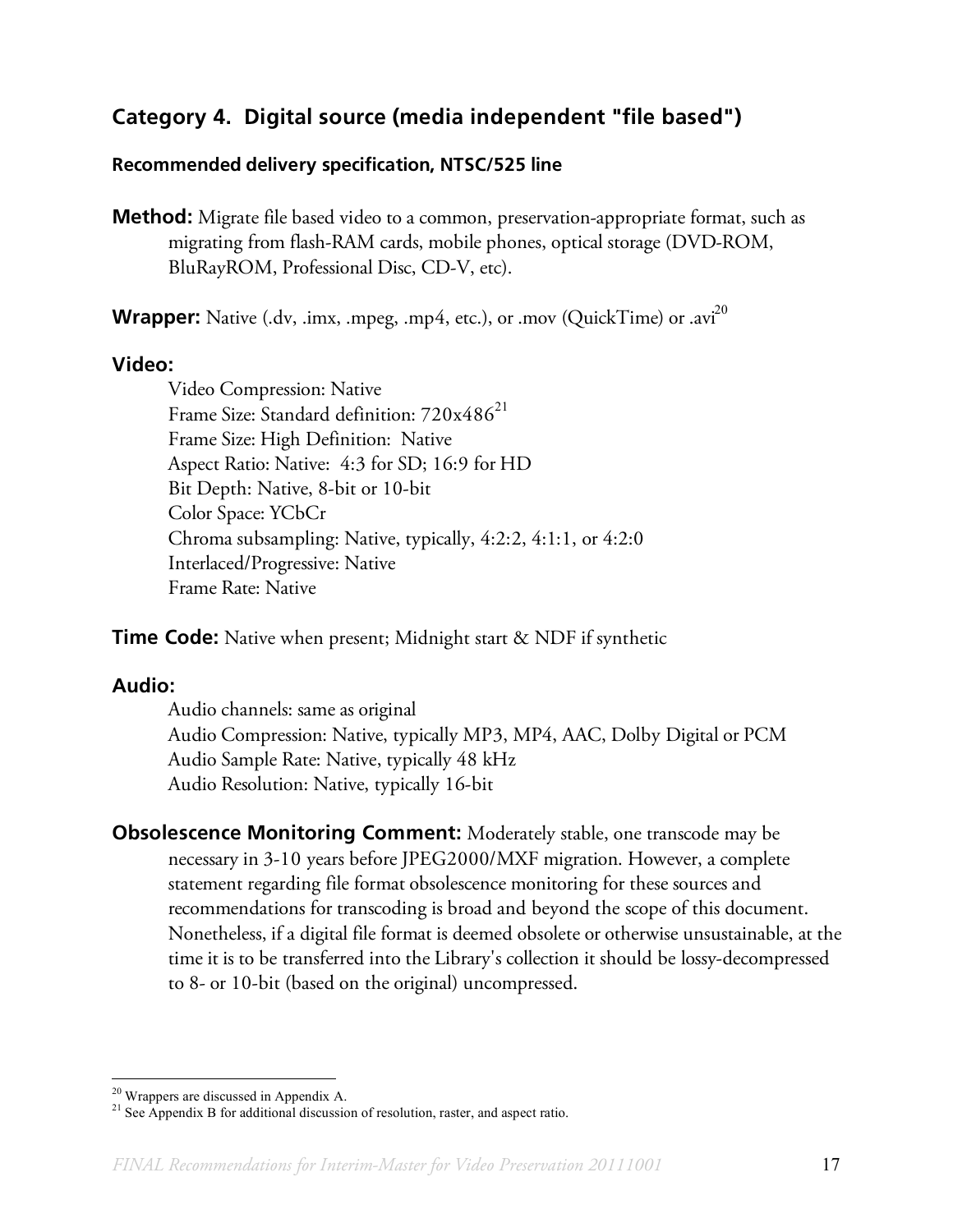**Considerations for Access:** Current model computers should be able to decode these data streams, though a codec plug-in may be necessary. Some formats are special implementations of standards, such as IMX is a variant of MPEG2. The variety of formats adds complexity to managing an archive. Playback over a computer network, however, may be impaired. Internet playback is not possible at this time.

## **Discussion**

File based digital video exists in a wide range of formats. Some of these formats (such as P2) are complex and have dependencies, the loss of which renders the entire file difficult, if not impossible to recover. Physical carrier obsolescence is assumed. Each of these formats should be evaluated for transparency and obsolescence at the point of acquisition. They may be stored in their native-born format if not obsolete or fragile<sup>22</sup>. If they are unstable or obsolete they should be lossy-decompressed to 10-bit, metadata harvested and formatted, and at some future migration converted to lossless AS-AP.

<sup>&</sup>lt;sup>22</sup> File format obsolescence is a moving target; this document is primarily focused on migrating from "tangible-media" based video.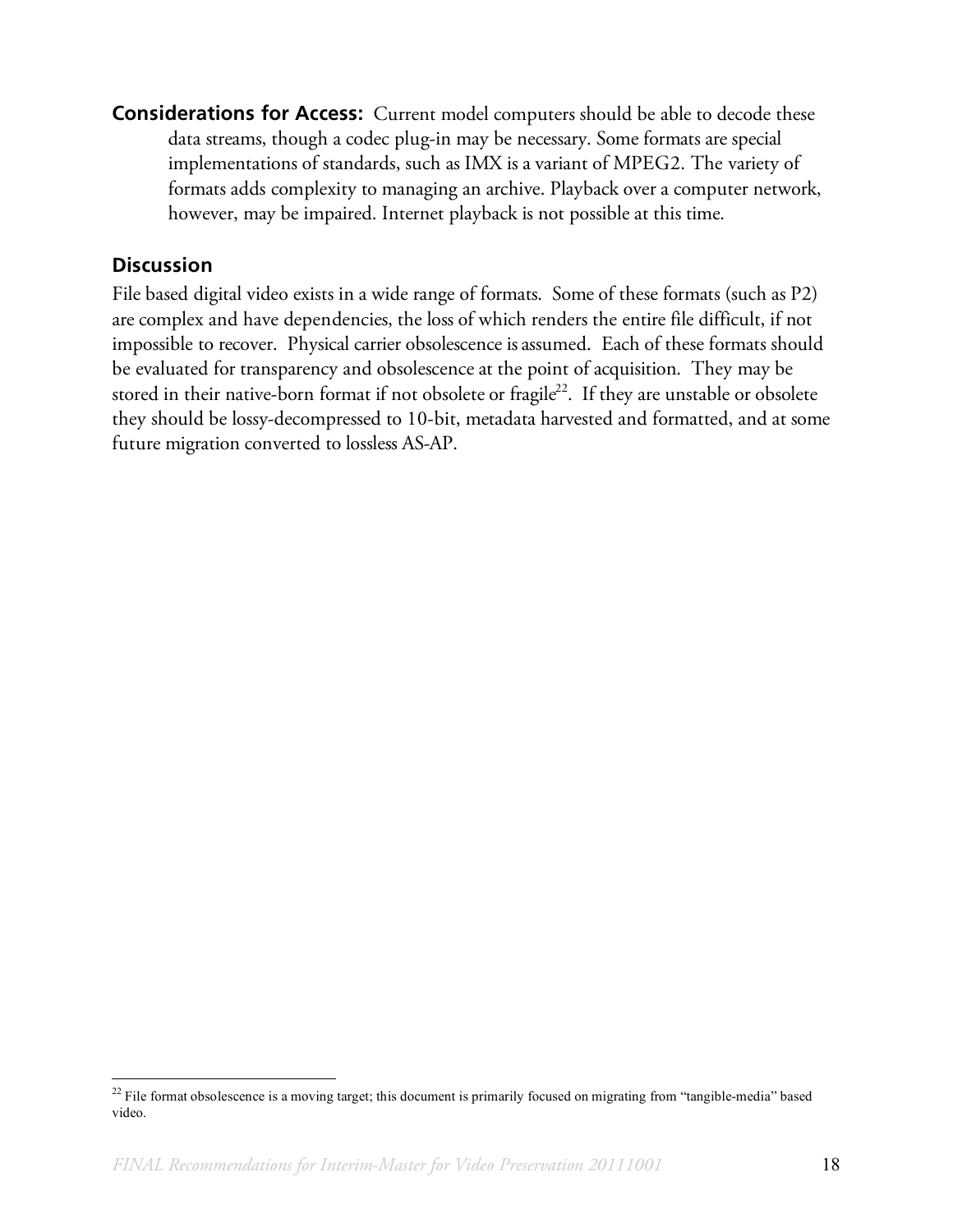## **Category 4. Digital source (media independent "file based")**

#### **Recommended delivery specification, PAL/625 line**

**Method:** Migrate file based video to a common, preservation-appropriate format, such as migrating from flash-RAM cards, mobile phones, optical storage (DVD-ROM, BluRayROM, Professional Disc, CD-V, etc).

**Wrapper:** Native (.dv, .imx, .mpeg, .mp4, etc.), or .mov (QuickTime) or .avi<sup>23</sup>

#### **Video:**

Video Compression: Native Frame Size: Standard definition: 720x576<sup>24</sup> Frame Size: High Definition: Native Aspect Ratio: Native: 4:3 for SD; 16:9 for HD Bit Depth: Native, 8-bit or 10-bit Color Space: YUV Chroma subsampling: Native, typically, 4:2:2, 4:1:1, or 4:2:0 Interlaced/Progressive: Native Frame Rate: Native

**Time Code:** Native when present; Midnight start & NDF if synthetic

### **Audio:**

Audio channels: same as original Audio Compression: Native, typically MP3, MP4, AAC, Dolby Digital or PCM Audio Sample Rate: Native, typically 48 kHz Audio Resolution: Native, typically 16-bit

**Obsolescence Monitoring Comment:** Moderately stable, one transcode may be necessary in 3-10 years before JPEG2000/MXF migration. However, a complete statement regarding file format obsolescence monitoring for these sources and recommendations for transcoding is broad and beyond the scope of this document. Nonetheless, if a digital file format is deemed obsolete or otherwise unsustainable, at the time it is to be transferred into the Library's collection it should be lossy-decompressed to 8- or 10-bit (based on the original) uncompressed.

 <sup>23</sup> Wrappers are discussed in Appendix A.

<sup>&</sup>lt;sup>24</sup> See Appendix B for additional discussion of resolution, raster, and aspect ratio.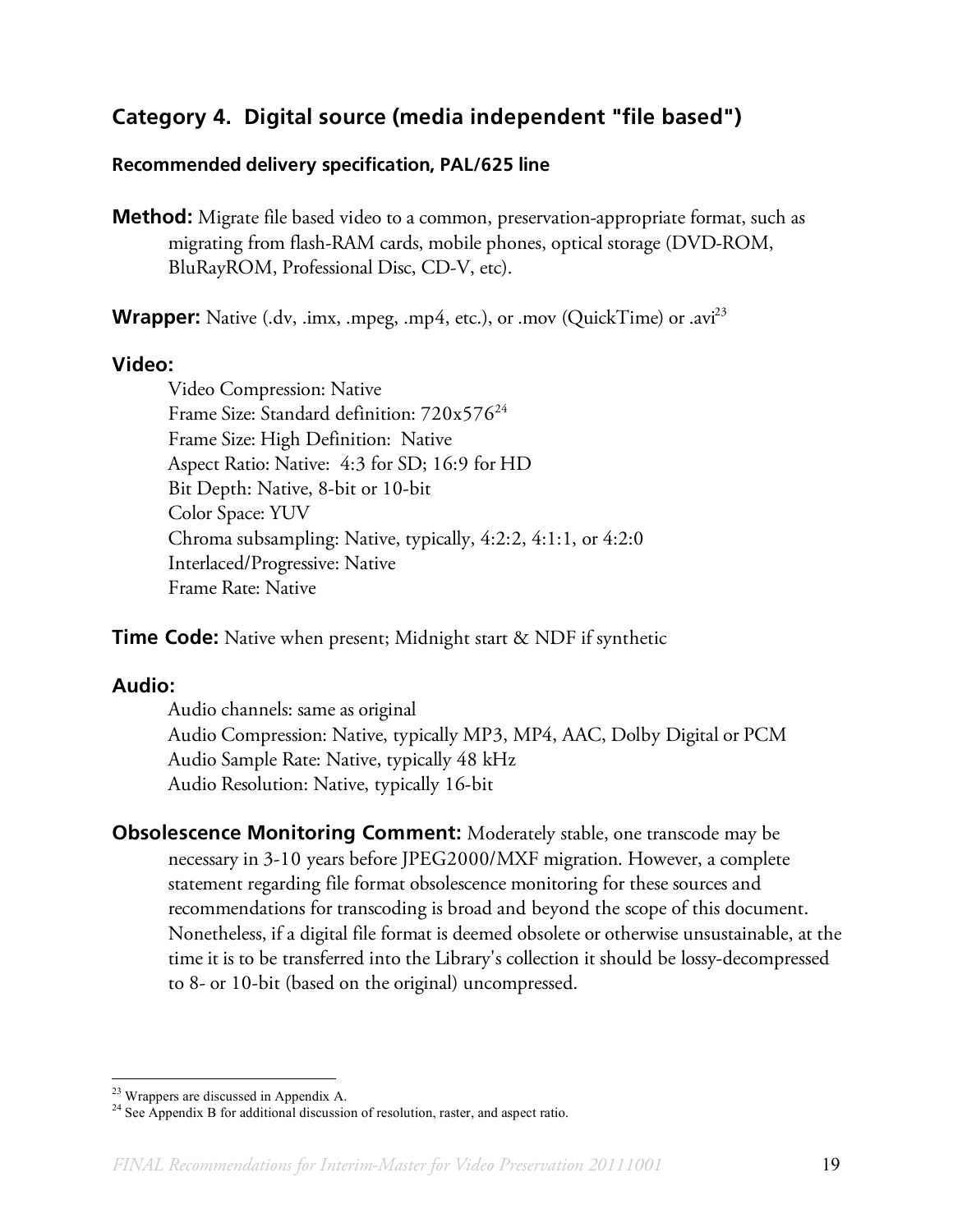Considerations for Access: Current model computers should be able to decode these data streams, though a codec plug-in may be necessary. Some formats are special implementations of standards, such as IMX is a variant of MPEG2. The variety of formats adds complexity to managing an archive. Playback over a computer network, however, may be impaired. Internet playback is not possible at this time.

### **Discussion**

File based digital video exists in a wide range of formats. Some of these formats (such as P2) are complex and have dependencies, the loss of which renders the entire file difficult, if not impossible to recover. Physical carrier obsolescence is assumed. Each of these formats should be evaluated for transparency and obsolescence at the point of acquisition. They may be stored in their native-born format if not obsolete or fragile<sup>25</sup>. If they are unstable or obsolete they should be lossy-decompressed to 10-bit, metadata harvested and formatted, and at some future migration converted to lossless AS-AP.

<sup>&</sup>lt;sup>25</sup> File format obsolescence is a moving target; this document is primarily focused on migrating from "tangible-media" based video.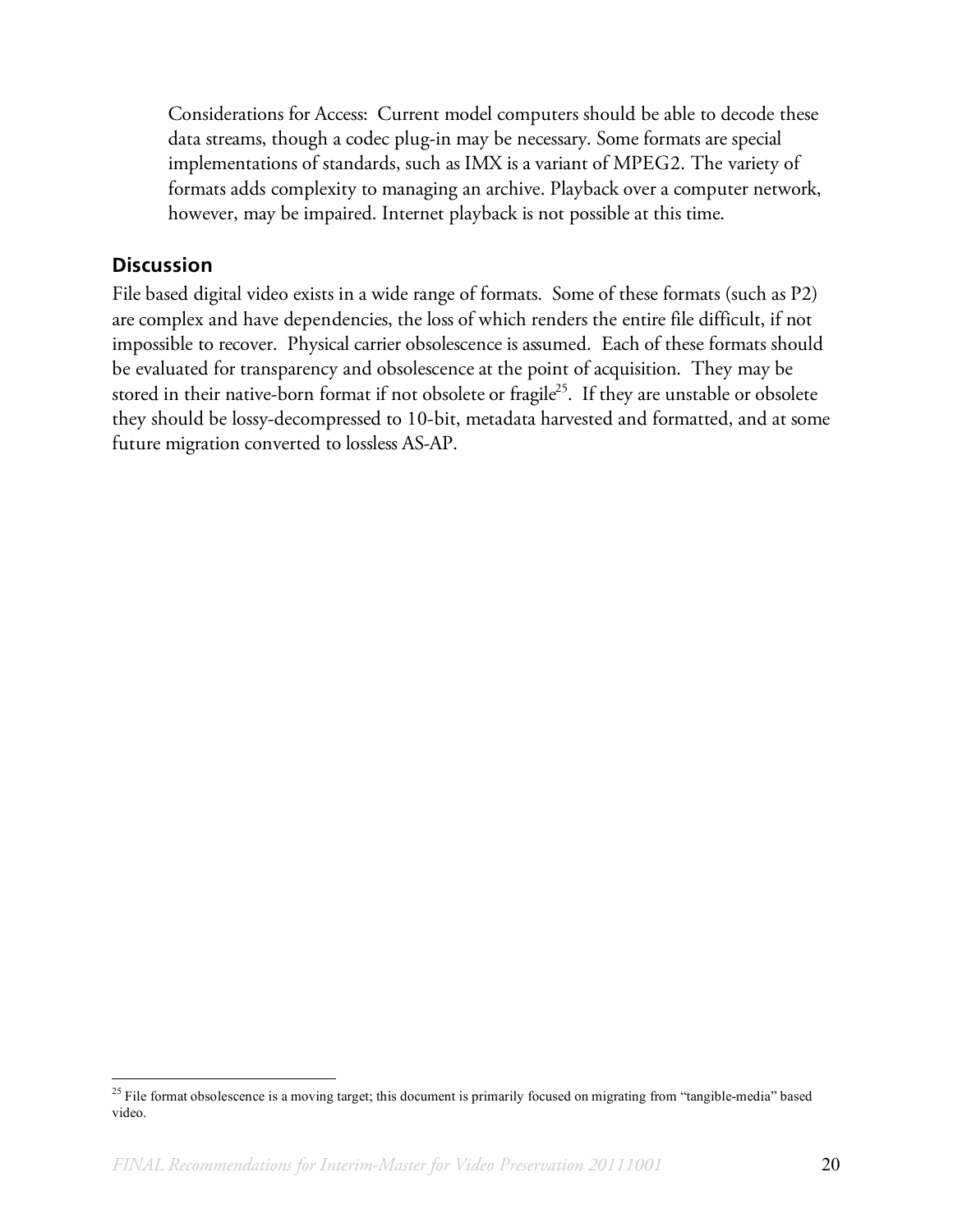## **Category 5. Digital source (authored DVDs, BluRay)**

#### **Recommended delivery specification, NTSC/525 line**

**Method:** extract ISO Image of disc

**Wrapper:** ISO Image native (.img)

#### **Video:**

Video Compression: Native, DVD/MPEG-2, BluRay/MPEG-2 or -4 Frame Size: Standard Definition: 720x480<sup>26</sup> Frame Size: High Definition: Native Aspect Ratio: Native: 4:3 for SD; 16:9 for HD Bit Depth: Native, 8-bit Color Space: YCbCr Chroma subsampling: Native, 4:2:2 Interlaced/Progressive: Native Frame Rate: 25, 29.97 NDF, or Native (no-inverse telecine)<sup>27</sup> Frame Rate: High Definition: Native

#### **Time Code:** Midnight start

#### **Audio:**

Audio channels: same as original Audio Compression: Native, typically Dolby Digital Audio Sample Rate: Native, typically, 48 kHz Audio Resolution: Native, typically 16-bit

- **Obsolescence Monitoring Comment:** Moderately stable, one transcode may be necessary in 3-10 years before JPEG2000/MXF migration. Monitor carefully since ISO Image may become obsolescent in the near- to medium-term.
- **Considerations for Access:** Current model computers should be able to decode these data streams, though a codec plug-in may be necessary. ISO disc images are not playable with all software applications. The variety of formats adds complexity to managing an archive. Playback over a computer network should be possible. Internet playback is not possible at this time.

### **Discussion**

See discussion below after PAL/625 specifications.

<sup>&</sup>lt;sup>26</sup> See Appendix B for additional discussion of resolution, raster, and aspect ratio.<br><sup>27</sup> On a DVD, if the source is film at 24 frames, no telecine pull-up to 30 frames is necessary. This refers to the correction applie in nominal-30-frame video production when 3:2 pulldown is used in the telecine to "stretch" the 24 film frames across 30 video frames (60 video fields) in every second. In the case of a DVD player, the pull up to correct video frame rate is done on playback, which saves valuable bits/space on the disc by moving the corrective action from the storage medium to the playback device.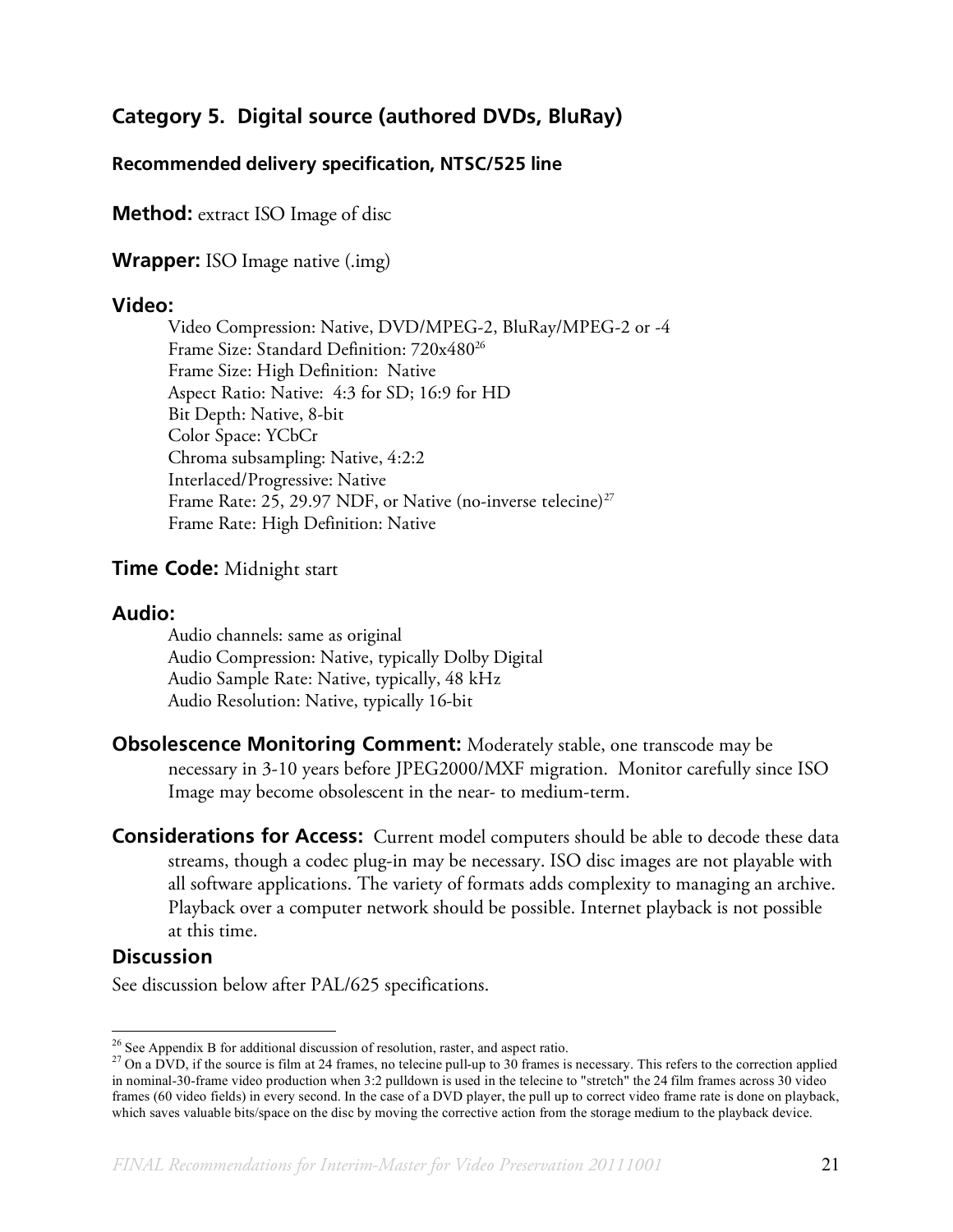# **Category 5. Digital source (authored DVDs, BluRay)**

### **Recommended delivery specification, PAL/625 line**

**Method:** extract ISO Image of disc

**Wrapper:** ISO Image native (.img)

#### **Video:**

Video Compression: Native, DVD/MPEG-2, BluRay/MPEG-2 or -4 Frame Size: Standard Definition: 720x480<sup>28</sup> Frame Size: High Definition: Native Aspect Ratio: Native: 4:3 for SD; 16:9 for HD Bit Depth: Native, 8-bit Color Space: YUV Chroma subsampling: Native, 4:2:2 Interlaced/Progressive: Native Frame Rate: 25, 29.97 NDF, or Native (no-inverse telecine)<sup>29</sup> Frame Rate: High Definition: Native

### **Time Code:** Midnight start

### **Audio:**

Audio channels: same as original Audio Compression: Native, typically Dolby Digital Audio Sample Rate: Native, typically, 48 kHz Audio Resolution: Native, typically 16-bit

**Obsolescence Monitoring Comment:** Moderately stable, one transcode may be necessary in 3-10 years before JPEG2000/MXF migration. Monitor carefully since ISO Image may become obsolescent in the near- to medium-term.

**Considerations for Access:** Current model computers should be able to decode these data streams, though a codec plug-in may be necessary. ISO disc images are not playable with all software applications. The variety of formats adds complexity to managing an archive. Playback over a computer network should be possible. Internet playback is not possible at this time.

<sup>&</sup>lt;sup>28</sup> See Appendix B for additional discussion of resolution, raster, and aspect ratio.

 $29$  On a DVD, if the source is film at 24 frames, no telecine pull-up to 30 frames is necessary. This refers to the correction applied in nominal-30-frame video production when 3:2 pulldown is used in the telecine to "stretch" the 24 film frames across 30 video frames (60 video fields) in every second. In the case of a DVD player, the pull up to correct video frame rate is done on playback, which saves valuable bits/space on the disc by moving the corrective action from the storage medium to the playback device.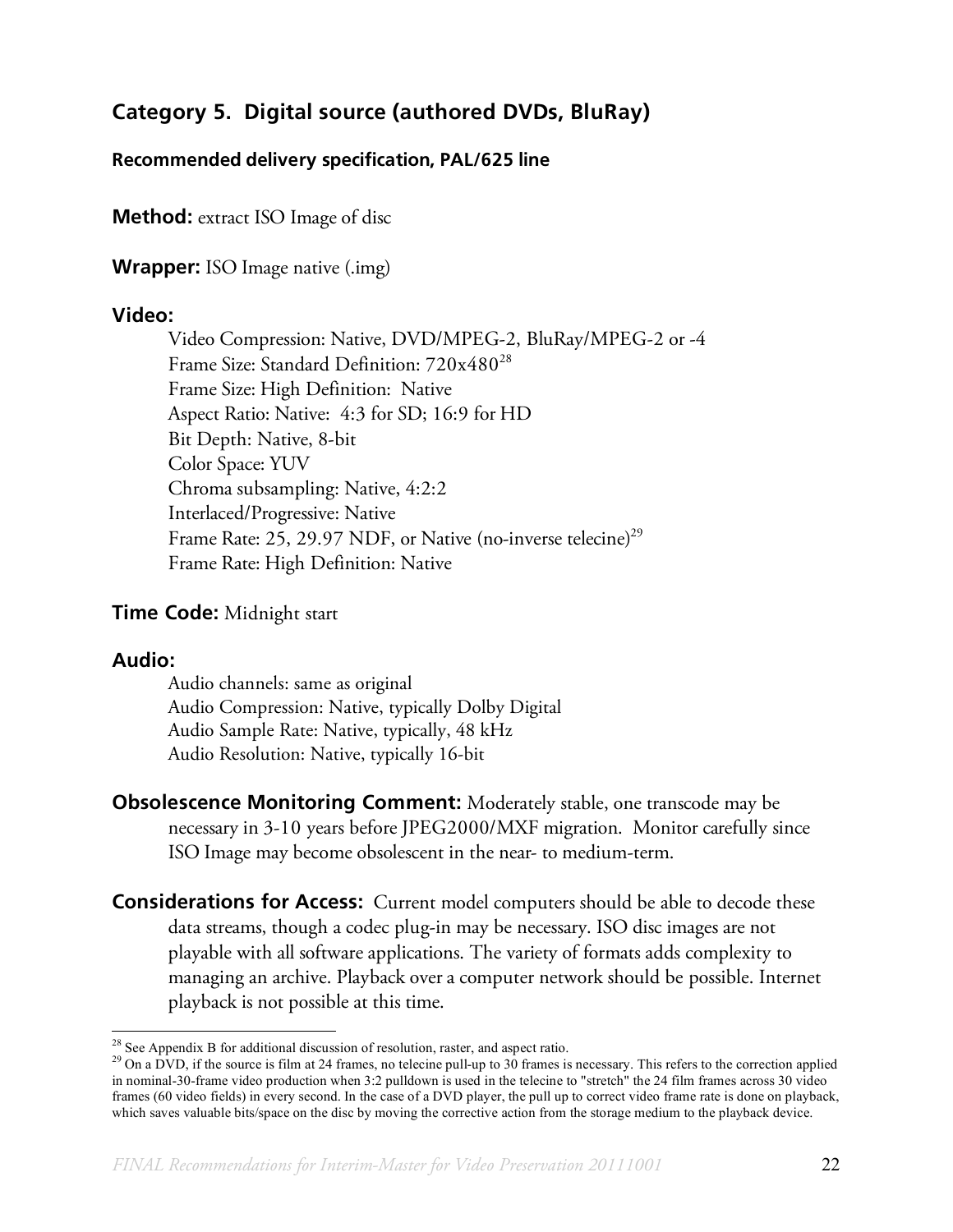## **Discussion**

Authored DVD-Videos may contain both video and audio, as well as subtitles, menus and interactivity. This discussion is intended to serve archives that may possess authored DVDs of such things as oral history interviews and it assumes linear representations and a single video track per disc devoid of significant interactivity.

As indicated above, we recommend that the ISO Image as found on the DVD be transferred from the disc to a server drive (or equivalent), i.e., making it media independent for management in such locations as a server environment. The ISO Image file of a DVD can be thought of as a wrapper. It is both tightly controlled by specifications ("standards based") and highly complex ("not transparent"). The enclosed video and audio formats are narrowly defined within the specification for DVD-Video, and, though highly compressed, are widely adopted. There is no immediate concern for format obsolescence of either MPEG2 video or AC3 (Dolby Digital) audio. At some point the VOB will be de-muxed and re-encoded into lossless JPEG2000/MXF.

The investigation that led us to the preceding recommendation revealed the degree to which authored DVDs are challenging to reformat. We initially studied four options: 1) capture a disc image, 2) retain the VOB, 3) de-mux the VOB and lossy-decompress the audio and video streams and re-wrap or 4) de-mux, lossy-decompress video and sound and re-wrap. The following notes provide some information about what we found.

### **Option 1. Capture an ISO Disc Image.**

This solution retains everything possible to know about the DVD-Video and removes the information from the preservation-fragile optical media. While retaining 100% of the information on the carrier, the result is a machine-dependent object that is narrowly supported: only a narrow set of applications will play the image file.

### **Option 2. Retain the VOB.**

This solution retains virtually everything possible to know about the DVD-Video except the main menu, and removes information from the preservation-fragile optical media. It discards the main menu that may contain a small amount of valuable descriptive metadata. It creates a digital object (.vob) that is more widely playable than an ISO Disc Image.

### **Option 3. De-mux the VOB, lossy-decompress audio & video streams, and re-wrap.**

De-muxing creates separate files that need to be re-associated in some way, requiring operator intervention (and possible error). This option only effectively retains the video and audio essences. It discards menus and interactivity. The wrapper may be .mov, or .mpeg.<sup>30</sup> We note

 $30$  MPEG files can be stored as transport or program streams. There are subtle differences between transport and program streams. This author recommends program streams. Program streams are designed for more reliable storage and transmission (such as optical discs); transport streams are designed for less reliable transmission (such as broadcast and satellite transmission). A transport stream can hold more than one program stream. Program streams are simpler (more "transparent"), and closer in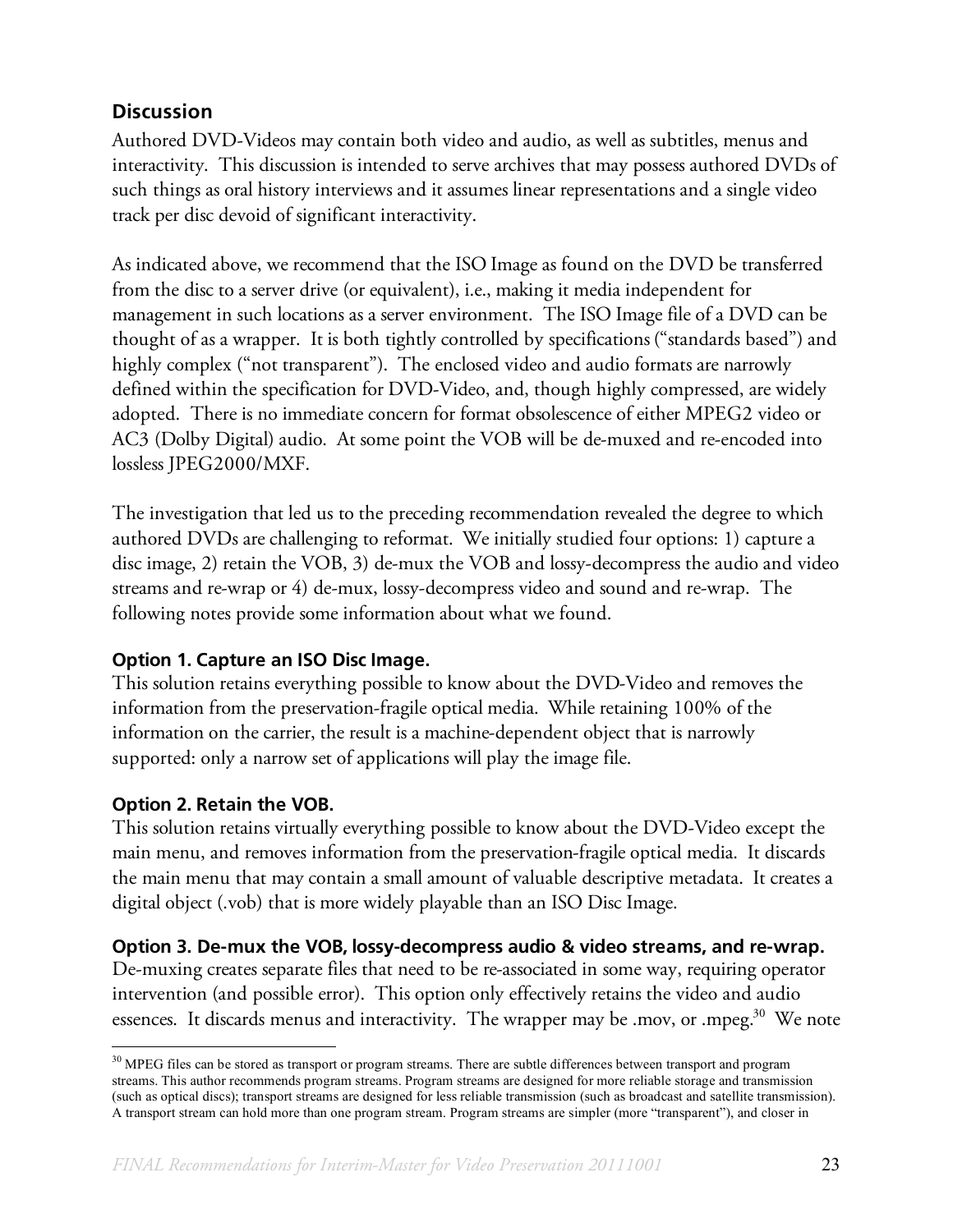that VOB files usually contain multiplexed MPEG-2/AC-3 in an MPEG-2 program stream. We investigated whether it might be possible to extract that program stream from the VOB file, similar to bit-scraping, or tape to files of certain types of digital videotapes. At best, we found a hit or miss result; we were unable to identify a tool capable of doing the job. This is due to a mismatch between the frame boundaries of the video data blocks and the AC-3 (Dolby Digital) data blocks. AC-3 was only intended as a delivery stream. On a disc or in digital broadcasting this is not an issue. Only when attempting to edit or put the stream on a time line (such as migrating to a file-based stream), does this become a problem. Dolby addressed this issue in their later Dolby E technology. Meanwhile, we understand that many video editors de-multiplex the disc and put the sound and video on a time line (in FinalCut or other app), and then render it out. But this approach does not produce the non-transcoded result we seek. We concluded that the creation of non-transcoded MPEG-2/AC-3 program streams from the DVD is often not possible. A mixed solution is to retain the MPEG-2 encoding and transcode the audio stream to retain synchronization. (In contrast, we note that there are plenty of tools to transcode from VOB files to other formats, which will permit the production of useful derivative files, e.g., "production masters" for such tasks as repurposing for the Web. Such production masters will support many valuable video project activities but we continue to feel that the ISO Image files copied from the DVD provide the best interim copies to support preservation goals.)

#### **Option 4. De-mux, lossy-decompress video and audio and re-wrap.**

The solution is extremely inefficient (the file size increased 30 fold with no increase in resolution) and is not recommended.

Regarding our preference (option 1 above) we understand that this recommendation to capture and retain ISO Disc Image files as an interim copy is not without risk. While many tools will read a VOB, fewer will read the ISO Disc Image. It must be noted that the DVD format overall is already waning in the marketplace and obsolescence may arrive soon. Nevertheless, retaining either the ISO Image or VOB as the transitional preservation format is practical at this time and deemed less error-prone than working from elementary streams that come from de-muxing. DVD-Video discs captured as ISO Images or VOB files must be targeted for close monitoring of format obsolescence. At each time of carrier migration, the decision needs to be made whether to de-mux and re-wrap the assets in .mov or .avi, or, if JPEG2000/MXF is sufficiently mature, to lossy-decompress the video and sound tracks, and migrate to the long-term preservation format.

concept to an OP1A MXF object. **However, in general there is no reason to be** *making* **MPEG2 streams for preservation. If you encounter an MPEG2 stream, keep it in whatever form it is, transport or program. There is no reason to change it from one to the other.**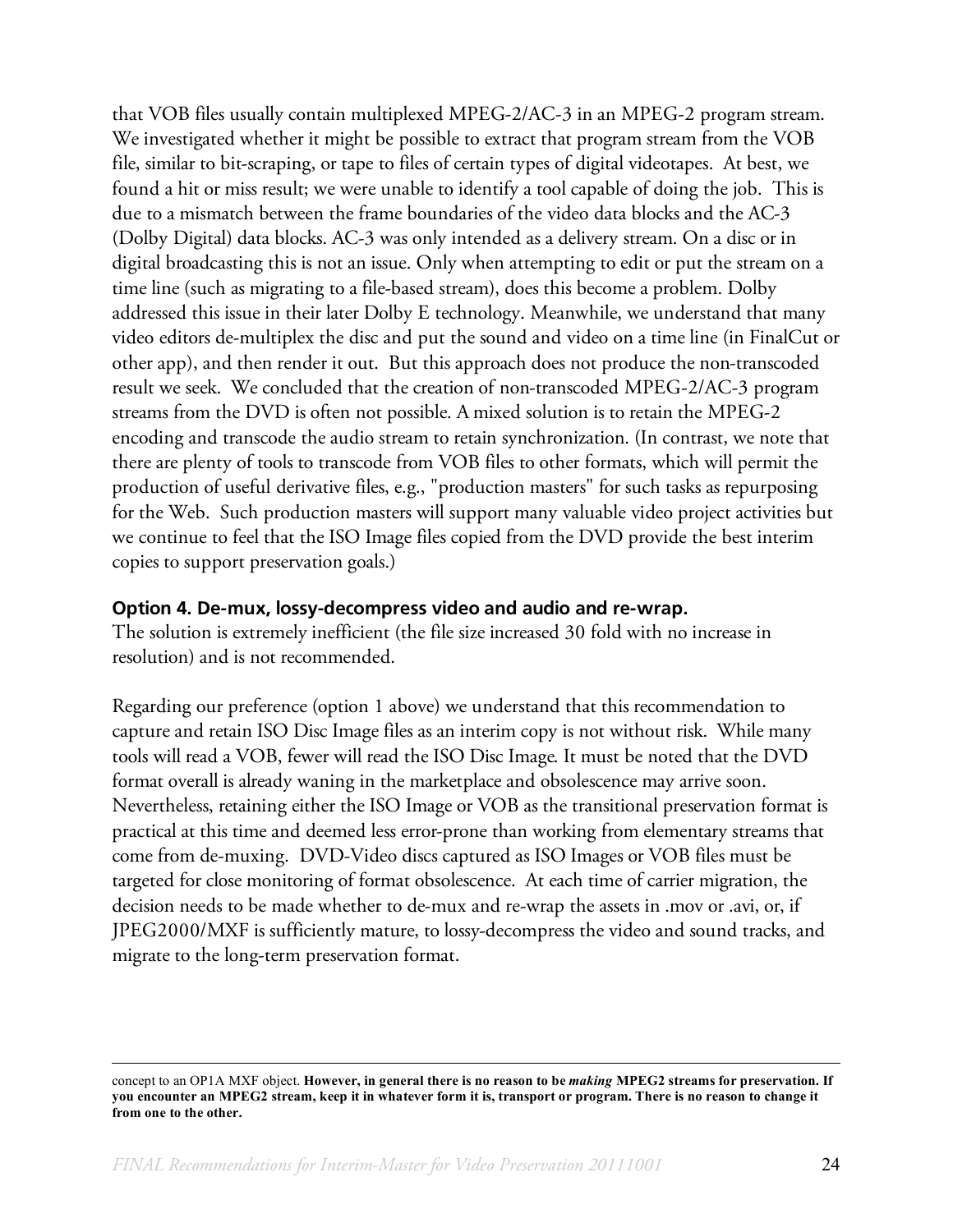## **Notes on authored High Definition BluRay DVDs**

The considerations discussed for DVD-Video discs pertain to BluRay. The preservation methodology for BluRay discs and HD-DVDs would be the same as for DVDs: capture an ISO Disc Image. Keep in mind that special software or software plug-ins are required to play BluRay disc images on desktop computers. It is not possible to offer a definitive recommendation pertaining to the reformatting of BluRay authored video discs, if indeed "home made" (e.g., for oral history projects) versions of such discs exist at this time. BluRay discs contain content in EVO (Enhanced VOB) files, which carry the actual video, audio, subtitle, and menu contents in stream form. EVO files are extensions to VOB.

On a BluRay disc, the EVO files can contain video encoded in multiple formats: H.264/MPEG-4 AVC, VC-1 (Microsoft's video encoding), or MPEG-2, with the audio encoded in AC-3, E-AC-3, Dolby TrueHD, DTS, DTS-HD, PCM, and MPEG-2. At this time, there are only a few consumer software solutions that can play EVO files: VLC Player 1.2 (for Windows and Macintosh operating systems), PowerDVD, WinDVD for Windows and FFmpeg for Linux (unprotected EVO only).

In general, the best recommendation we can offer at this time is to examine any authored BluRay discs that the Library may receive, and determine whether there is merit in copying the EVO files for interim retention--a parallel approach to that recommended for standard definition DVDs--or if an alternate approach is needed. In any case, it is not possible to define a specification and develop transfer costs for this subcategory at this time.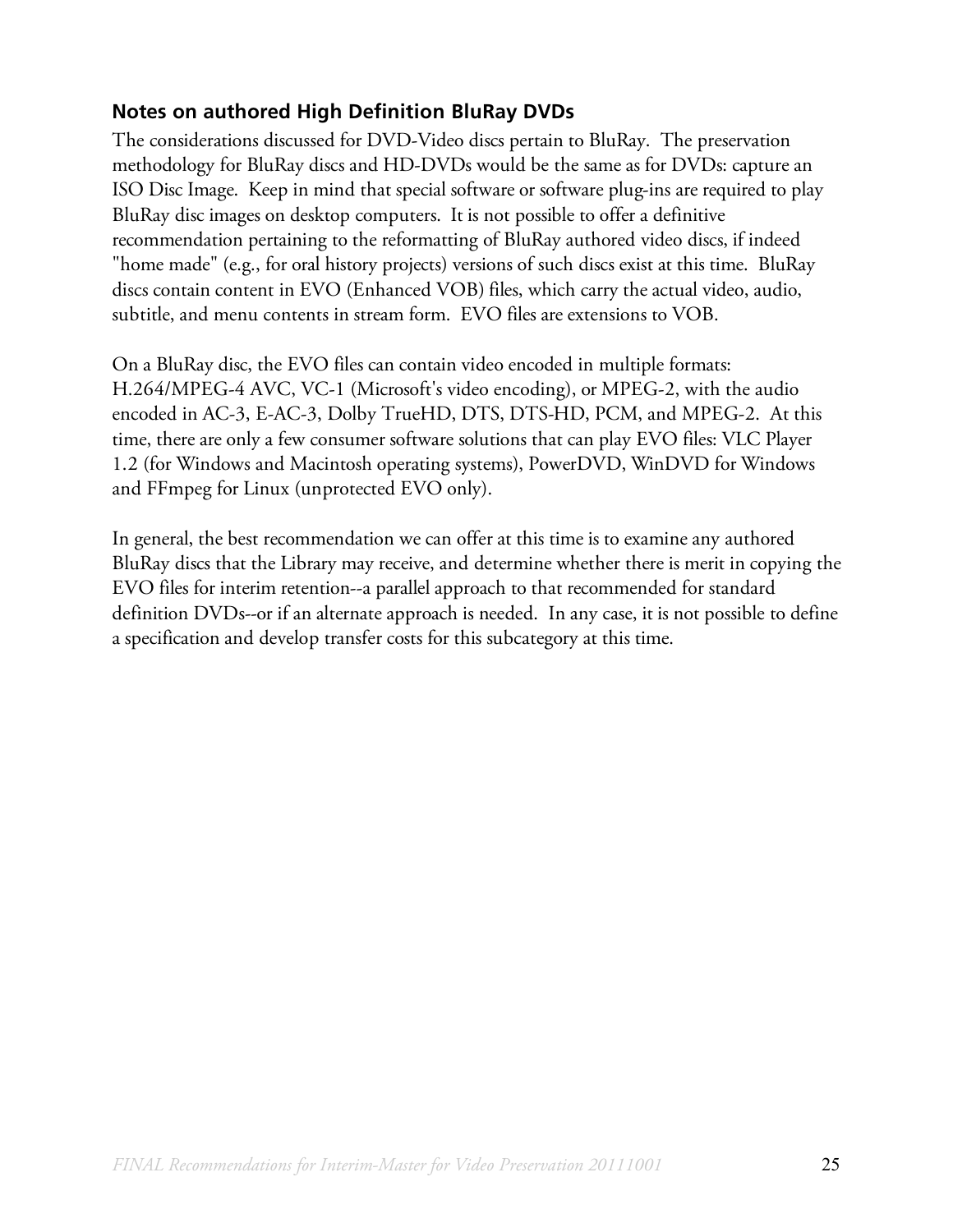# **APPENDIX A. WRAPPERS**

A media wrapper is a virtual container holding the essence, a header, a block of technical metadata that describes how to play the essence, and optionally, additional information including descriptive metadata. As a rule, preservation file formats should be non-proprietary, non-vendor-specific. The MXF wrapper was developed with broad industry and user support. The specification is very broad and very detailed. As it is more widely adopted, vendor support and interoperability proven, and experience grows, it is an excellent choice in the long term. As noted in earlier sections of this document, advanced professional organizations like the Library's Packard Campus are able to implement MXF as a wrapper but this approach may be out of reach for some other archives at this time.

Our recommended non-MXF wrappers for each category are listed in the specifications in the main document. Here is a summary and a few words of explanation:

Categories for which a "new" wrapper is created at the time of reformatting:

Category 1. Analog source

Category 3. Digital source (media dependent, transcoded transfer required)

We examined the specifications for the two most widely adopted general purpose wrappers, .avi and .mov (QuickTime). These allow for additional areas and metadata, and a development specification for adding additional chunks or areas. None of these other areas are broadly adopted and interoperable industry-wide. Therefore they are considered unreliable and inappropriate for preservation. At this time the only reliable way to organize and access metadata is with an external database.

No definitive choice can be made between .avi and the QuickTime wrapper (.mov). If viewed from market dominance, or breadth of adoption, .avi is preferable as a Windows standard, but .mov is preferable because far more video production is done on Macintosh computers. It is generally possible to access either wrapper on both operating systems: tools exist to access .avi's on Macs, and .mov's on PCs. Tools exist to re-wrap the essence without transcoding.

The writers of this report have a preference for Quicktime .mov files as compared to .avi. This slight preference is based on the writers' sense of the toolset available to archives for the management of files and the preparation of access copies today, as well as to support content migration to other formats tomorrow. It is believed, however, that .avi could be used with little or no increase in risk.

Categories for which a "native" wrapper can be retained or put into play at the time of reformatting: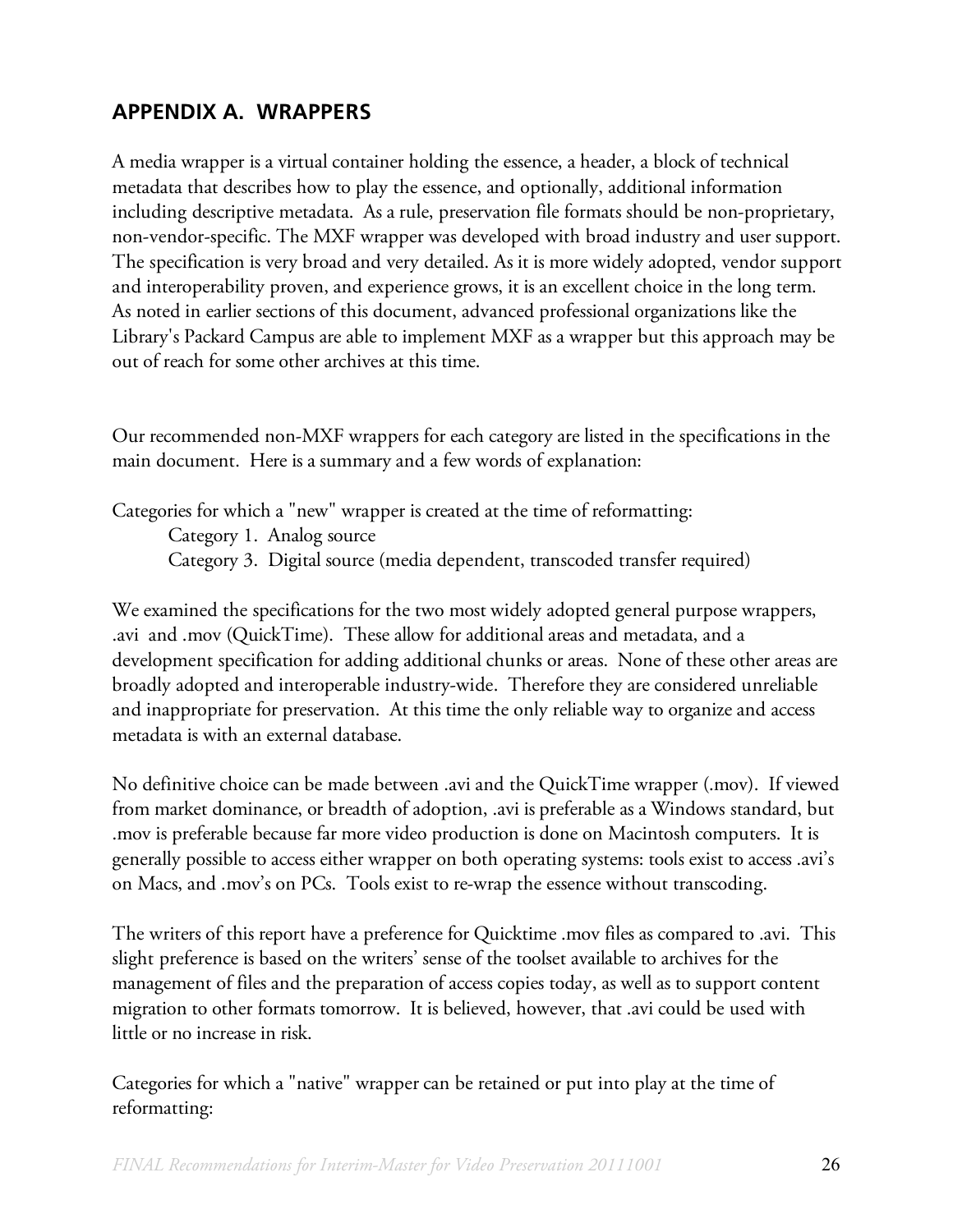Category 2. Digital source (media dependent, non-transcoded transfer possible)

- Category 4. Digital source (media independent "file based")
- Category 5. Digital source (authored DVDs and other authored discs)

Media independent born-digital assets (Category 3) may arrive and be retained in their own "native" wrappers. Media dependent content that does not require transcoding (Category 2) may be placed in the native wrappers associated with the encoding. An example is the .dv file, a kind of "raw" data container for the DV family of video. We acknowledge, however, that a case can be made for placing essences like non-transcoded DV into .mov or .avi wrappers, and we look forward to discussions of this topic with our peers.

At this writing, our wrapper recommendations are:

- When working with media-independent born-digital assets, if the format has a wrapper already, retain the original wrapper. Otherwise, wrap in Quicktime .
- When transferring media dependent born-digital assets without transcoding, if a wrapper has been established for this encoding, use it. Otherwise, wrap in Quicktime.

The recommendation to retain or employ "native" wrappers is to more clearly declare the provenance of the asset. At the future point of migration to JPEG2000/MXF, tools should be applied to extract format-specific metadata, lossy-decompress the essence, and convert to AS-AP MXF files.

It is also worth noting that file wrappers should be monitored for obsolescence as diligently as encoding algorithms.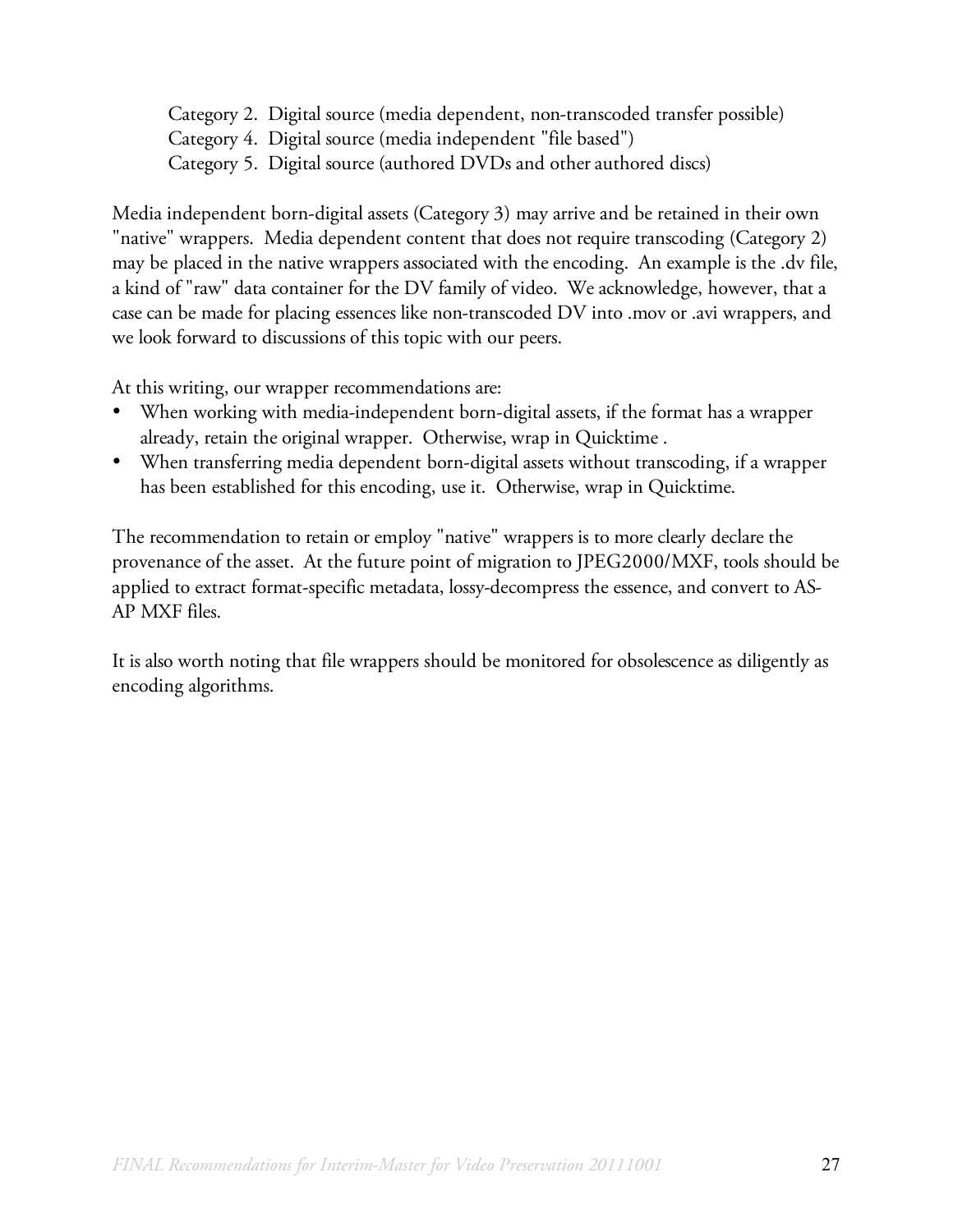# **APPENDIX B. RESOLUTION (NUMBER OF LINES)**

## **Vertical**

A frame of NTSC analog composite video contains 525 vertical lines. The essence (video) is encoded on 486 lines. The other 39 lines, called the Vertical Blanking Interval (VBI), mostly contain synchronization signals<sup>31</sup>. These signals are required for analog playback, but are superfluous for digital playback. However, this space may also be used for closed captioning (line 21), and vertical interval time code (line 7 or 8). How, or even whether, to extract VBI information is outside the scope of this discussion. Nonetheless, a decision must be made about whether to look for this information and how to act upon it. See also Appendix C.

Many forms of compression organize the video frame into tiles or macroblocks, of 8x8 or 16x16 pixels. The 486 essence lines cannot be evenly divided by either 8 or 16. To simplify the encoding system, 6 lines are *often* dropped, and only 480 lines are encoded. If an encoder drops the 6 lines, they are completely lost, and will not be recreated in subsequent transcoding. A few digital video formats retain all 486.

Summary:

- 525: number of lines in a full frame of analog NTSC
- 486: number of lines containing video essence (sometimes called "active picture" or
- "active image"); other lines may contain metadata (closed captioning and VITC) 480: number of lines in most full-frame compressed formats

We recommend that the *masters* produced in reformatting maintain the number of lines in the original content:

- all analog sources: 486 lines\*
- digital video sources with 480 lines: store 480 lines
- digital video sources with 486 lines: store 486 lines\*
- digital high definition: retain what is in the source

\* When these 486-line masters are used as the source to produce derivative "access" files, which will most often employ lossy compression formats, six lines will be lost from these copies in order to create the 480-line representation that fits most compression schemes.

<sup>&</sup>lt;sup>31</sup> The equivalent numbers for PAL are 625 total lines, 576 lines of essence, 49 lines of VBI. For compression, 576 is divisible by 8 and 16, so the line count issue in compression is not present.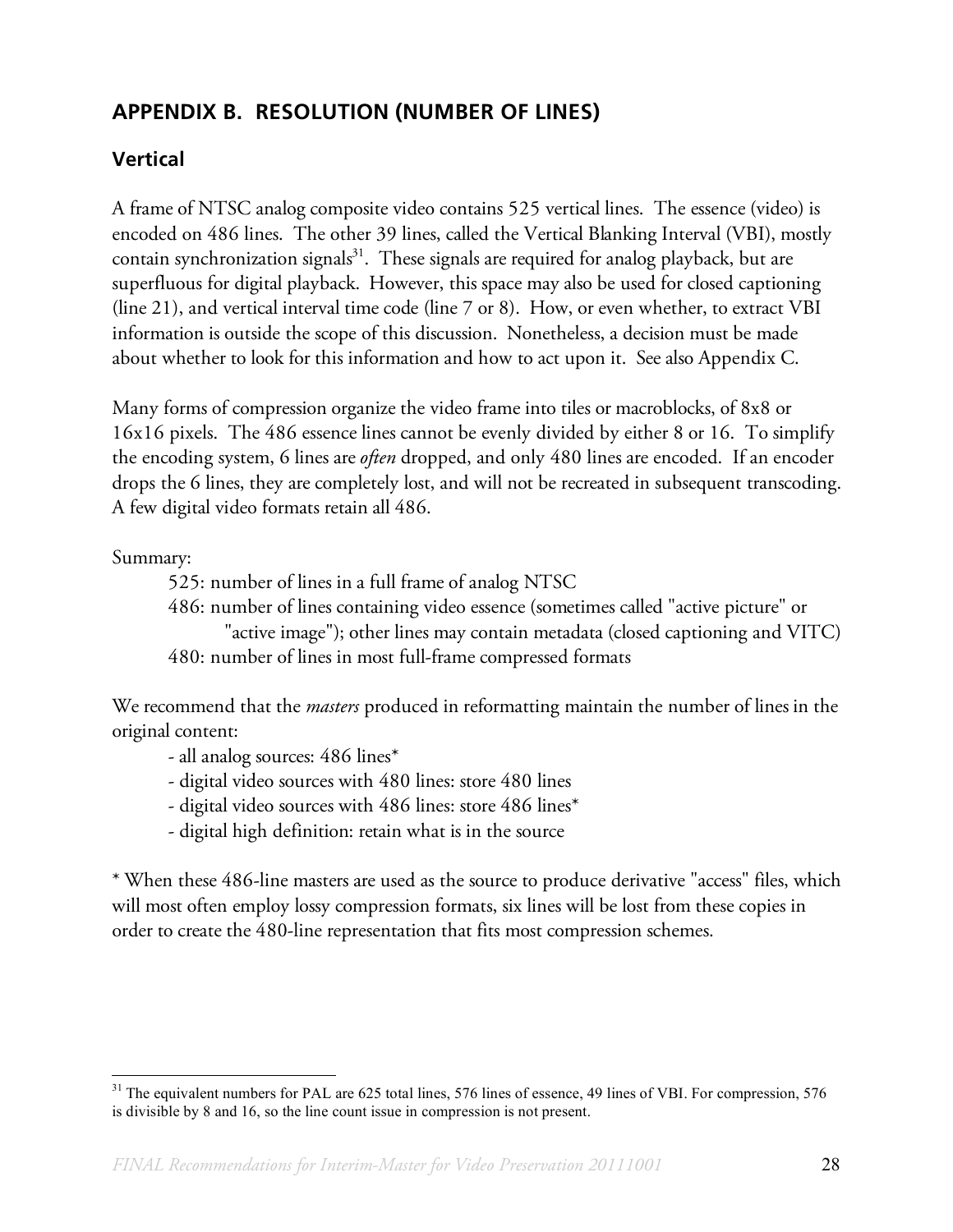## **Horizontal data, square and non-square pixels**

Two values are typically seen for horizontal resolution of a standard definition NTSC video source: 640 and 720 pixels wide. The aspect ratio of a standard definition NTSC frame is 4:3. If you have 486 vertical lines, to maintain "proper" aspect ratio you capture 648 horizontal pixels.

So where does this 720 number come from? There's a missing parameter. You have vertical lines, frame aspect ratio, and the missing parameter, "pixel aspect ratio." ITU-R BT.601 specifies 720 pixels, but not their shape. By increasing the horizontal resolution to 720, the narrower pixels display the proper frame aspect ratio. The pixel aspect ratio is 10:11 (width to height; that is they are narrow, or vertically tall). This yields 704 horizontal pixels. An additional 16 pixels were "padded" to the specification to allow for overscan at the edges of the frame, necessary for some images. Under many circumstances, such as display on an NTSC video monitor (as differentiated from a computer monitor), or when scaling to partial screen (such as YouTube), square pixels are more appropriate, as a 640x480 image is easy to manipulate and maintain the proper display aspect ratio. A more comprehensive discussion of this topic is available at:

http://en.wikipedia.org/wiki/Pixel\_aspect\_ratio

To summarize, 720x486 digitizes a full frame of standard definition NTSC video and is used for master files. 640x480 is used for derivatives.

Our recommendation: When capturing a born-digital video stream, retain its original resolution and pixel aspect ratio.

The good news is professional video playback systems accurately accommodate these differences and (largely) save the user from worrying about it. In editing and production it may be the explanation when something unusual happens, but not in playout.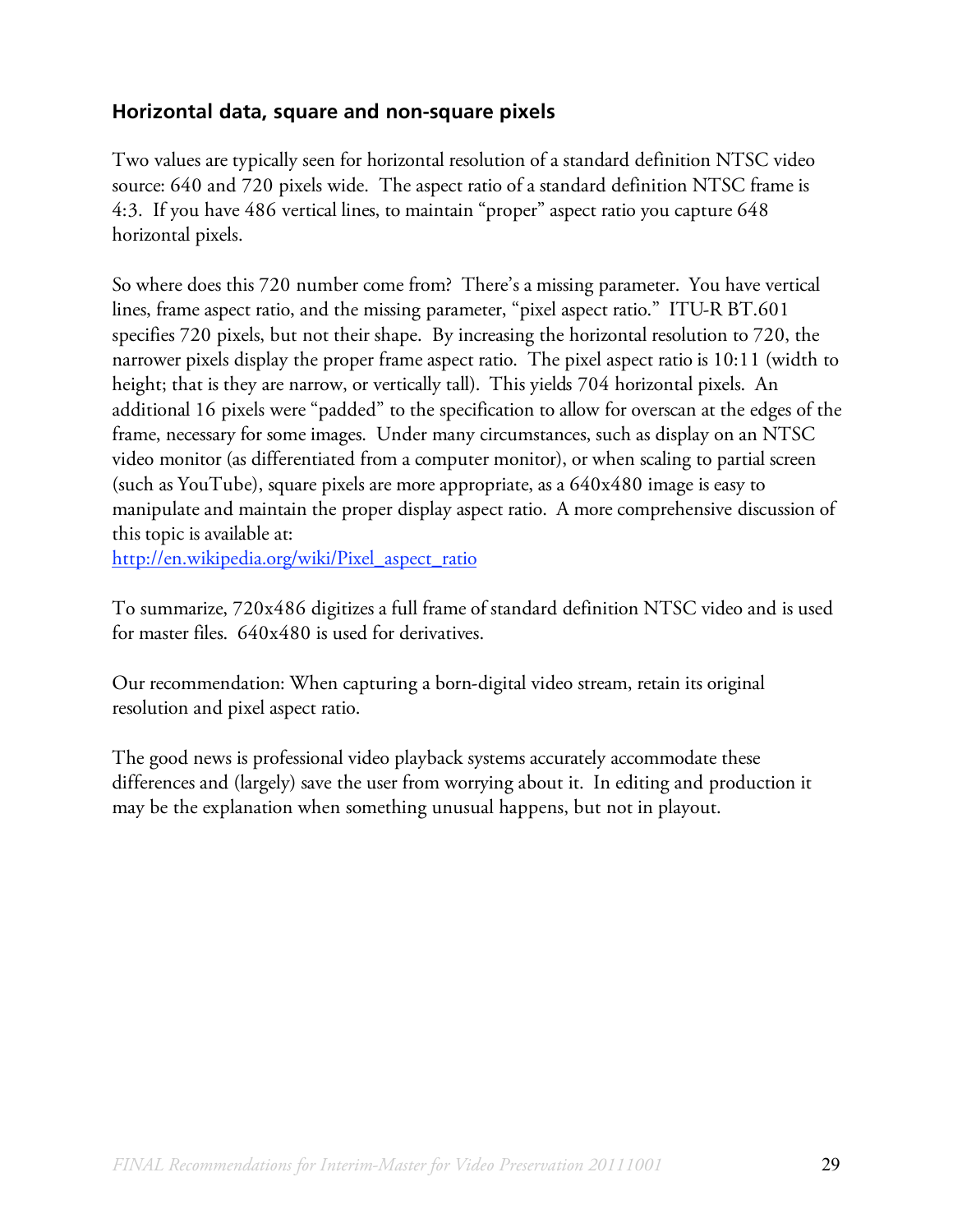# **APPENDIX C. SIGNAL METADATA: VBI, CLOSED CAPTIONING, ETC.**

As discussed in Appendix B, the video essence is contained in 486 of 525 lines in an NTSC frame. The other 39 lines (49 lines for PAL) contain mostly synchronization signals necessary for analog playback, but superfluous to digital. This area may contain other information such as:

- Time Code (VITC): see Appendix E
- Alignment signals (equivalent to "tones and bars") If playback of the original tape was properly aligned at the beginning, there is no compelling reason to retain this information. Nonetheless, it is theoretically possible for the quality of the video to vary throughout the duration of the tape, and these signals along the duration may be useful to enhance playback alignment. There is no standard way to capture this information, other than to capture all 525 lines.
- CEA 608E Closed Captioning Data on line 21 and CEA 708E DTV Closed Captioning.

We understand that there are good, *long-term* proposals to address the retention of all of this signal metadata in wrappers like MXF. One excellent example is provided by the application specification AS-03 (MXF delivery format for PBS et al):

Section 5.1.7 Closed Captioning. If present, CEA 608 line 21 (CC and XDS) data shall be carried in a SMPTE 334-1- and -2-2007-compliant ANC packet within a SMPTE 436M-2006-compliant VBI/ANC GC Element, using 8 bit encoding. If present, CEA 708B DTV captioning data shall be carried in a SMPTE 334-1- and -2- 2007-compliant ANC packet within a SMPTE 436M-2006-compliant VBI/ANC GC Element, using 8-bit encoding. Caption language shall be specified using AMWA AS-04.

Section 5.1.8 Other VBI. If present, VBI shall be carried in a SMPTE 334-1- and -2- 2007-compliant ANC packet within a SMPTE 436M-2006-compliant VBI GC Element.

In addition, we understand that the AS-AP draft in progress will add a second option, one that takes advantage of the emergent practices that implement the SMPTE-TT Timed Text standards (ST 2052-0:2010, ST 2052-1:2010, and RP 2052-10:2010).

This approach cannot be used in our interim "pre-MXF" circumstance. For the Interim-Master, we identify the following possible solutions: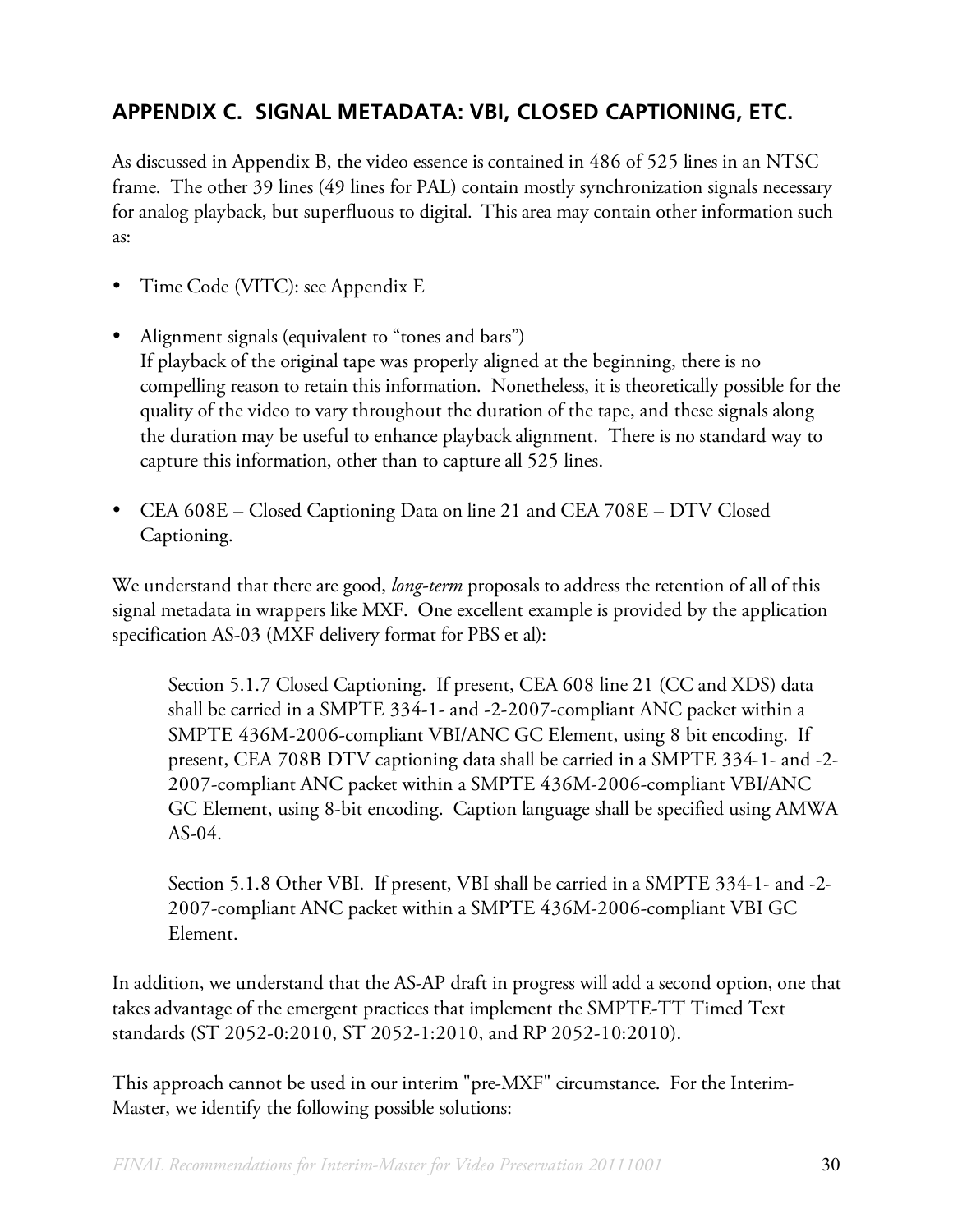- Extract the closed captioning to an .srt file (.srt files are produced by the open source SubRip program that "rips" (extracts) subtitles and their timings from video).
- Consider similar alternatives to \*.srt: (a) ad hoc \*.vbi files, readable in some video server systems; (b) \*.scc Script Files from Scenarist; and (c) \*.sti files from [Spruce Tech?].
- Forward the data into the Video Ancillary Channel (VANC); this is not widely adopted.
- Capture all 525 and extract the closed caption information and embed in MXF at the time of permanent storage to JPEG2000/MXF.

We understand that, for the most part, the video likely to be sent out by the Library for contractor reformatting will *not* include closed captions, which reduces the criticality of this topic. We have no strong preference in this matter, although we see considerable merit in the widely supported "srt" approach. The SubRip file format is very basic, containing formatted plain text. The time format used is hours:minutes:seconds,milliseconds. The decimal separator used is the comma because the program was written in France. The line break used is often the CR+LF pair. Subtitles are numbered sequentially, starting at 1.

Subtitle number Start time --> End time Text of subtitle (one or more lines) Blank line

## **This is a topic that we look forward to discussing with all interested parties.**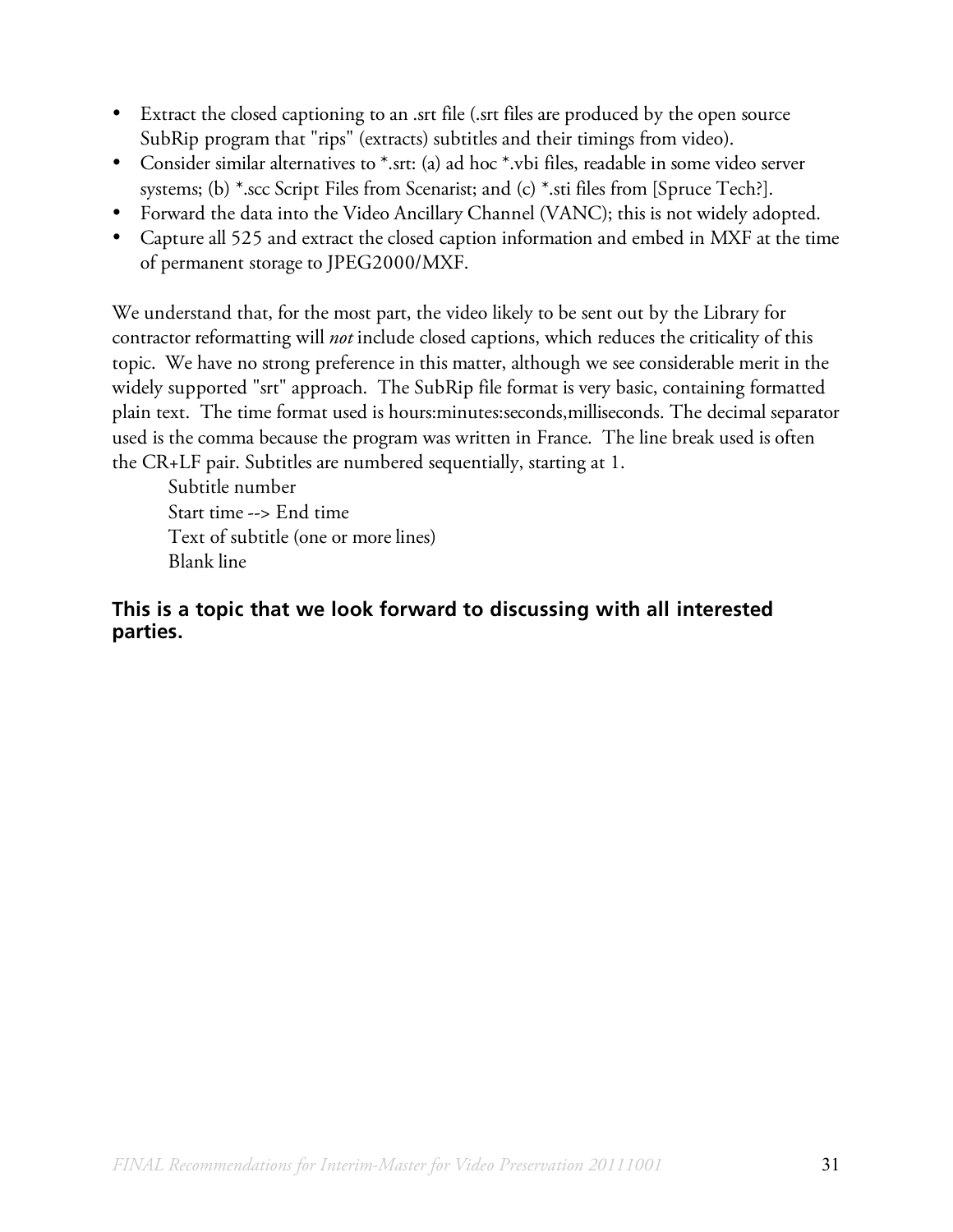# **APPENDIX D. METADATA**

## **Textual metadata**

As noted in various points in this document, metadata is an important component of this work. Metadata not only supports medium- and long-term preservation, but also the process of reformatting or otherwise transferring content from one format to another provides an excellent opportunity to capture/harvest and or record metadata about the new digital object.

The range of possible metadata is broad. From the point of view of the contract service provider, the range may be described as follows. For a given client or job, only some of this metadata will be part of the task requirement:

- Descriptive metadata. Generally speaking, this would be metadata that is received from the client in one format or another, and which the contractor may reformat to associate with the new digital objects.
- Technical metadata, file characteristics category. This is technical information about the new digital object. To a certain degree, this is automatically part of the digital target format, embedded in the data stream by the systems used to create the data. Some elements, however, may need to be added by some other process. This can be compared to many of the data elements in the AES audio metadata standard AES-57 (formerly AES-X098B).
- Technical metadata, source-item characteristics category. This is technical information about the source item. This may be provided to the contractor by the client, or may be developed by the contractor. Generally speaking, in a job with multiple objects, this data will be boilerplate for the whole batch. This can be compared to many of the data elements in the AES audio metadata standard AES-57.
- Technical metadata, process history category. This is technical information about the tools and processes used to transfer or migrate the content from the source to the new file. This can be compared to the AES audio metadata draft standard X098C, and to PREMIS ???.

How might a contractor deliver this metadata to the client? In a perfect world, there would be a standardized set of elements and structure for any or all categories of metadata and a way to embed this in delivered files. Unfortunately, such standardization does not currently exist. Even for MXF, in a preservation application, there is no guideline to turn to, either for an element list or structure or for the details for embedding. The Federal Agencies group is beginning an effort to address this shortfall but no outcome is expected in the near term.

A similar and even more severe deficit exists for file formats like QuickTime and AVI; although both of these do offer places to embed metadata, even metadata in an XML structure. For example, some commentators have suggested that a specification should be written to declare a new chunk in avi, based on the aXML chunk in broadcast wave [cf. EBU Technical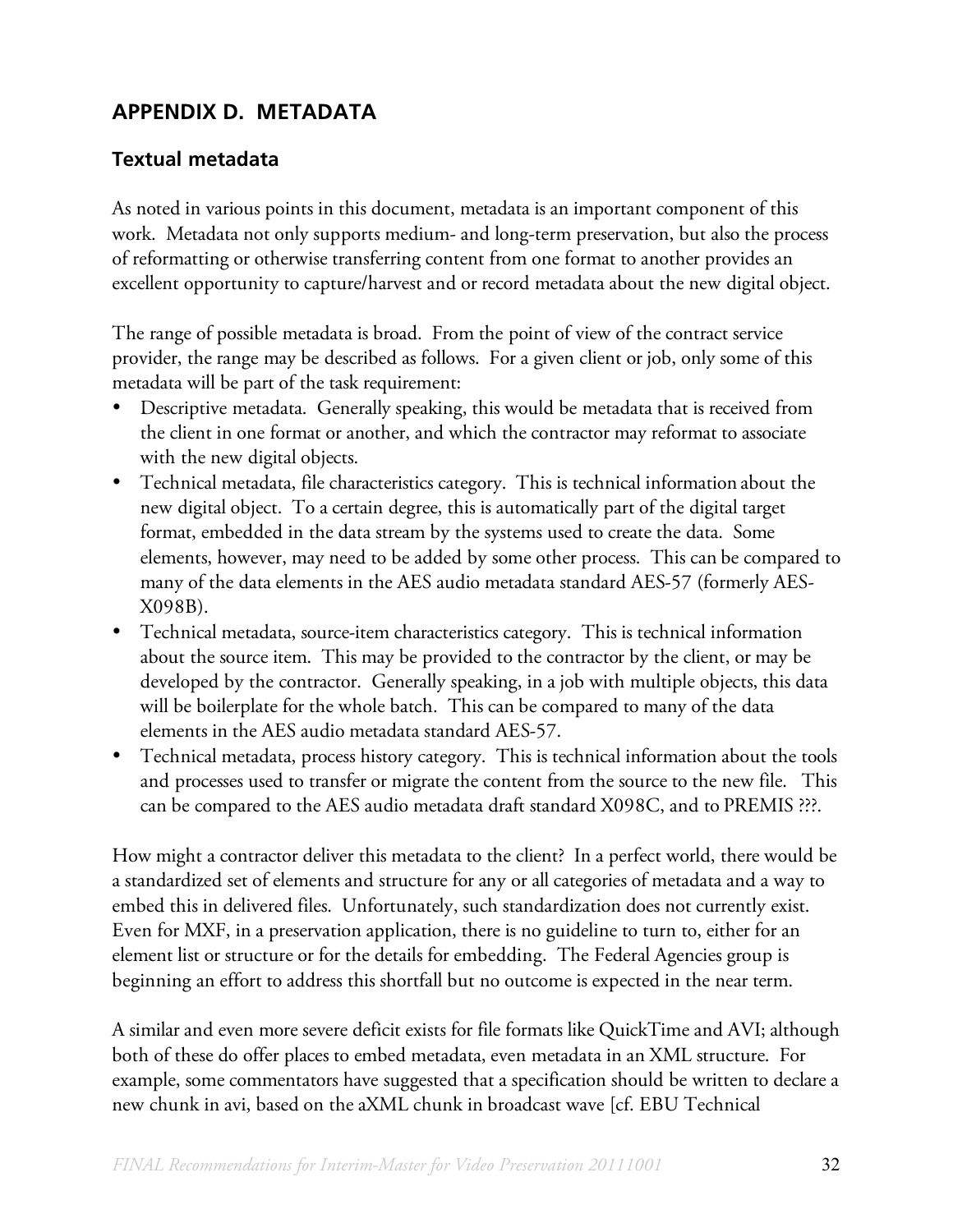Document 3285, Supplement 5]. We disagree with this initiative for two reasons. First, the extremely limited adoption of 15 year old BWF/aXML specification, and the very fragile interoperability of broadly adopted BEXT chunk in BWF leads one to doubt the adoption of such a specification in .avi. Second, there is already an initiative for the MXF application profile for preservation. Given the time it takes to write, much less adopt specifications, it is likely MXF will be ready for use before an aXML chunk for .avi.

Metadata standards abound. When grouped as above, descriptive, technical, etc., existing standards can be applied to each sub-group of metadata. The American Library Association, Preservation and Reformatting Section (PARS) formed an ad hoc Audio Preservation Metadata Taskforce to collate existing metadata standards. Their work can be found here:

http://www.ala.org/ala/mgrps/divs/alcts/resources/preserv/audio\_metadata.pdf

The PARS Standards Committee has requested a similar initiative for video. As of this writing, a taskforce has not yet been formed.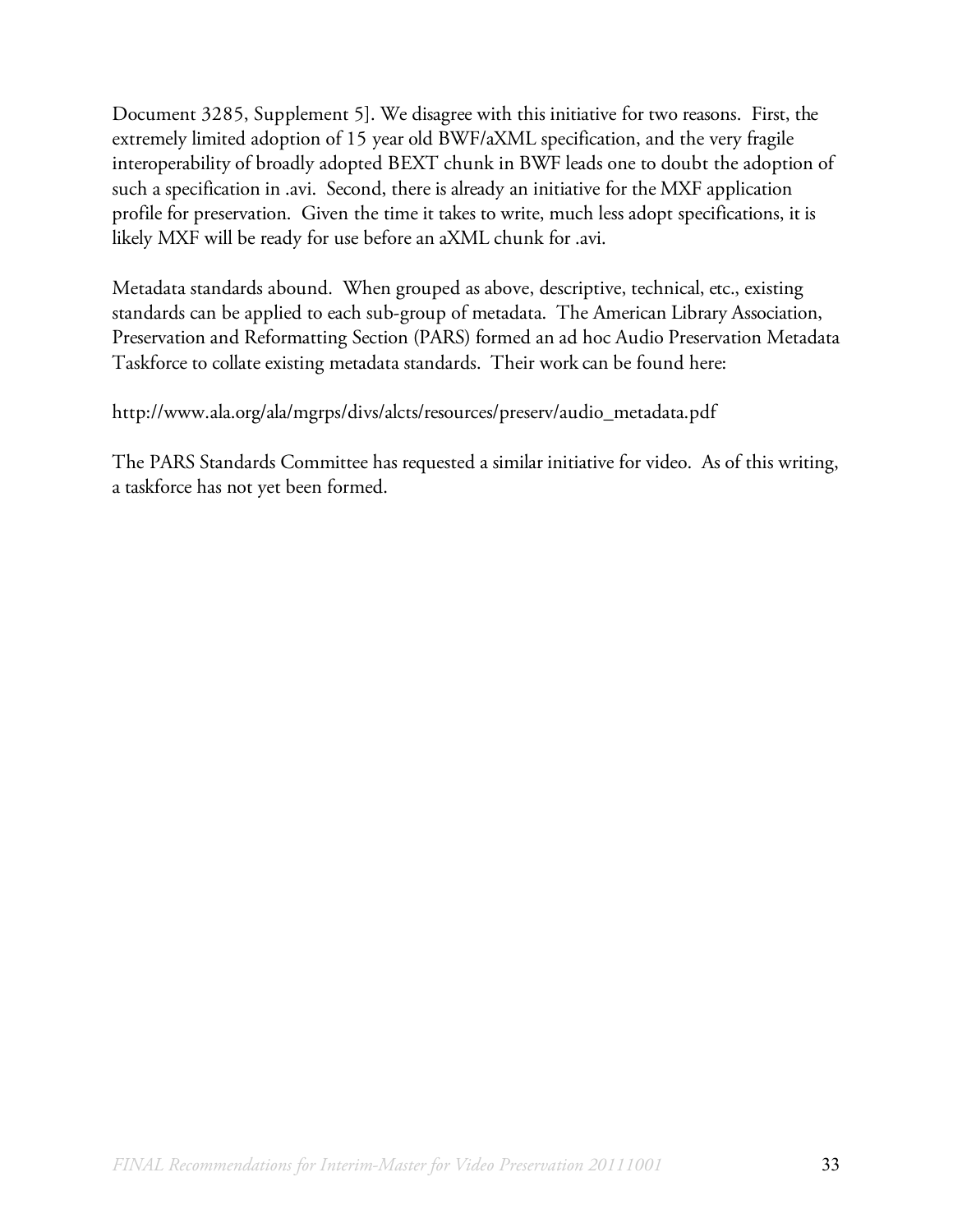# **APPENDIX E. Time Code**

### **Transfers in which time code can be inherited from the source tape.**

SMPTE time code records an absolute time for every frame of video. The delivery format specifications in the main part of this document recommend that when time code data can be inherited from the source item, that it be carried over to the reformatted copy.

Time code on a video tape used as an input to reformatting can be derived from three sources:

- Control Track (CT)
- Linear Time Code (LTC)
- Vertical Interval Time Code (VITC)

All analog video formats have a reference signal (control track) to facilitate playback. This signal is very regular and has periods that correspond to the frames of video. By counting the periods of the signal, time can be derived. This is how time is displayed on consumer formats. There is no absolute reference, just "since we started counting," including the middle of the tape. It is useful due to its ubiquity.

In most circumstances time code will be contiguous from the beginning of the tape to the end of the signal. In many cases, however, it will not start at zero. For instance, the hour will be manually set and used as a tape-count reference. It is possible for the time code to change abruptly throughout the tape, such as when recording "time of day" and starting or stopping the tape while recording. Some playback devices have trouble when time code jumps suddenly. SMPTE is most-often recorded along the length of the tape. Early in its use it was recorded on an audio channel. Later formats have dedicated tracks for LTC. It is useful due to its absolute reference to a specific frame.

One limitation of LTC is that it is not possible to read when the tape is in pause. Another limitation, on some formats, is it means giving up stereo audio (recording mono audio on one channel and LTC on the other channel). To overcome these limitations, a standard was developed to put SMPTE time code in the vertical blanking interval ("The Other 39 lines" discussed in Appendix C). In an ideal world, LTC and VITC match. In the real world, they may not.

Selecting which time code source to carry over from the source tape to the reformatted copy is important, but can be challenging. The important thing to know is there may be multiple sources of time code on the same tape, and they may be different. The choice of which to use and why needs to be made on a case-by-case basis. In some cases, it may be best to abandon a